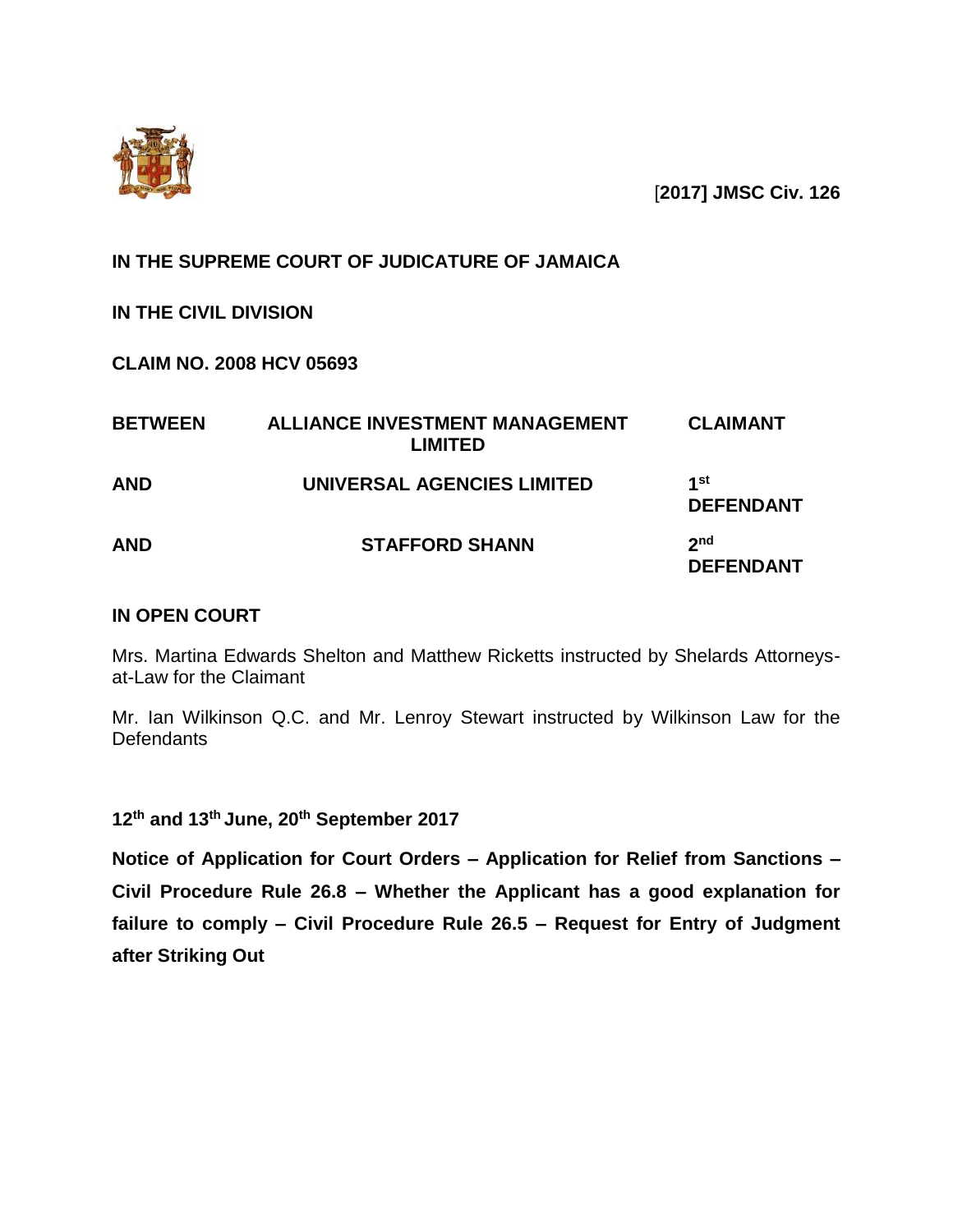#### **MCDONALD J**

#### *Introduction*

**[1]** This matter relates to an application made by the Claimant for relief from sanctions, the Claimant having failed to comply with an Unless Order made by my brother Rattray J on  $17<sup>th</sup>$  May 2017, with the result being that the Claimant's case stands struck out.

**[2]** By way of *Notice of Application for Court Orders* filed 6th June 2017 the Claimant seeks the following orders:

- *1. Relief from Sanctions, pursuant to CPR 26.8 (1);*
- *2. The Amended List of Documents filed herein on June 6, 2017 on behalf of the Claimant be allowed to stand as if filed in time;*
- *3. Such further and/or other relief as the court shall deem just.*

**[3]** The application is supported by the *Affidavit of Matthew A. Ricketts in Support of Notice of Application for Court Orders filed 6<sup>th</sup> June 2017.* 

**[4]** It is to be noted that when the matter came before this Court on 12<sup>th</sup> June 2017, it was listed for trial. However, the Claimant having failed to comply with the Order of Rattray J, trial was unable to proceed without relief being sought and granted. The Defendant also had an application before the Court, that application being one for the entry of Judgment against the Claimant, its case having been struck out. Notwithstanding that that application was filed first in time, this Court found it prudent to hear this application first.

**[5]** There was no dispute between the parties that the Claimant had failed to comply with the Order of Rattray J, and that as a result, the Claimant's case stood struck out.

**[6]** It is also to be noted that, before the application was made, Counsel for the Defendant, Learned Queen's Counsel Mr. Wilkinson, raised a point in *limine* objecting to the admissibility of the affidavit of Matthew Ricketts filed in support of the application. Mr. Wilkinson sought to have the affidavit struck out, primarily on the basis that it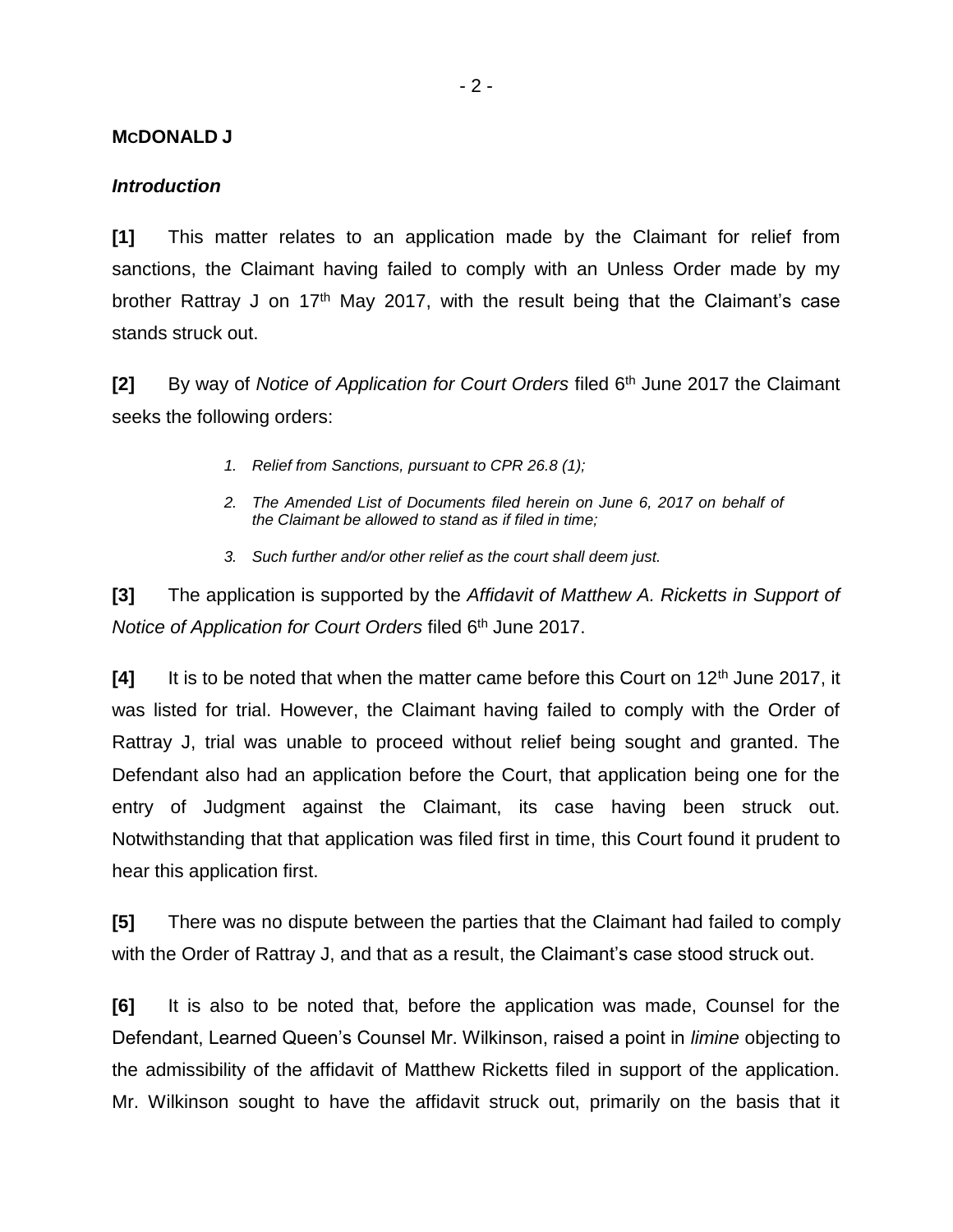contained hearsay and failed to comply with **rule 30.3** of the **Civil Procedure Rules (CPR)** which provides an exception permitting the admission of otherwise inadmissible hearsay into evidence where certain conditions have been met. Following lengthy submissions from both sides, this Court made a ruling on 13th June 2017, that paragraphs 7-10 of the affidavit were to be struck out on the basis that they contained hearsay and did not comply with the provisions of **CPR 30.3**, but that the remainder of the affidavit ought to remain.

**[7]** Thus, the affidavit in support will be considered as amended by the Court's ruling.

#### *Procedural Background*

**[8]** The matter came up for case management on 13<sup>th</sup> October 2015 at which time my sister Edwards J made the following orders:

- *1. "Standard Disclosure of documents by the parties on or before November 30, 2016;*
- *2. Inspection of aforesaid documents on or before December 14, 2016;*
- *3. Witness Statements to be filed and exchanged on or before January 30, 2017;*
- *4. The question of certification of the experts herein to be dealt with at the Pre-Trial Review if no previous application is made;*
- *5. Each party to file and serve its own Statement of Facts and Issues by May 15, 2017;*
- *6. Listing Questionnaires to be filed no later than March 15, 2017;*
- *7. Pre-Trial Review to be held on April 5, 2017 at 10:00 a.m. for half an hour (1/2);*
- *8. Trial before a Judge alone June 12 and 13 in open Court;*
- *9. Specific Disclosure is to be made by the Claimant of:*
	- *a) All documents signed by the 2nd Defendant on behalf of the 1 st Defendant and the Claimant and/ or its Representatives authorizing payments to be made directly to the Claimant*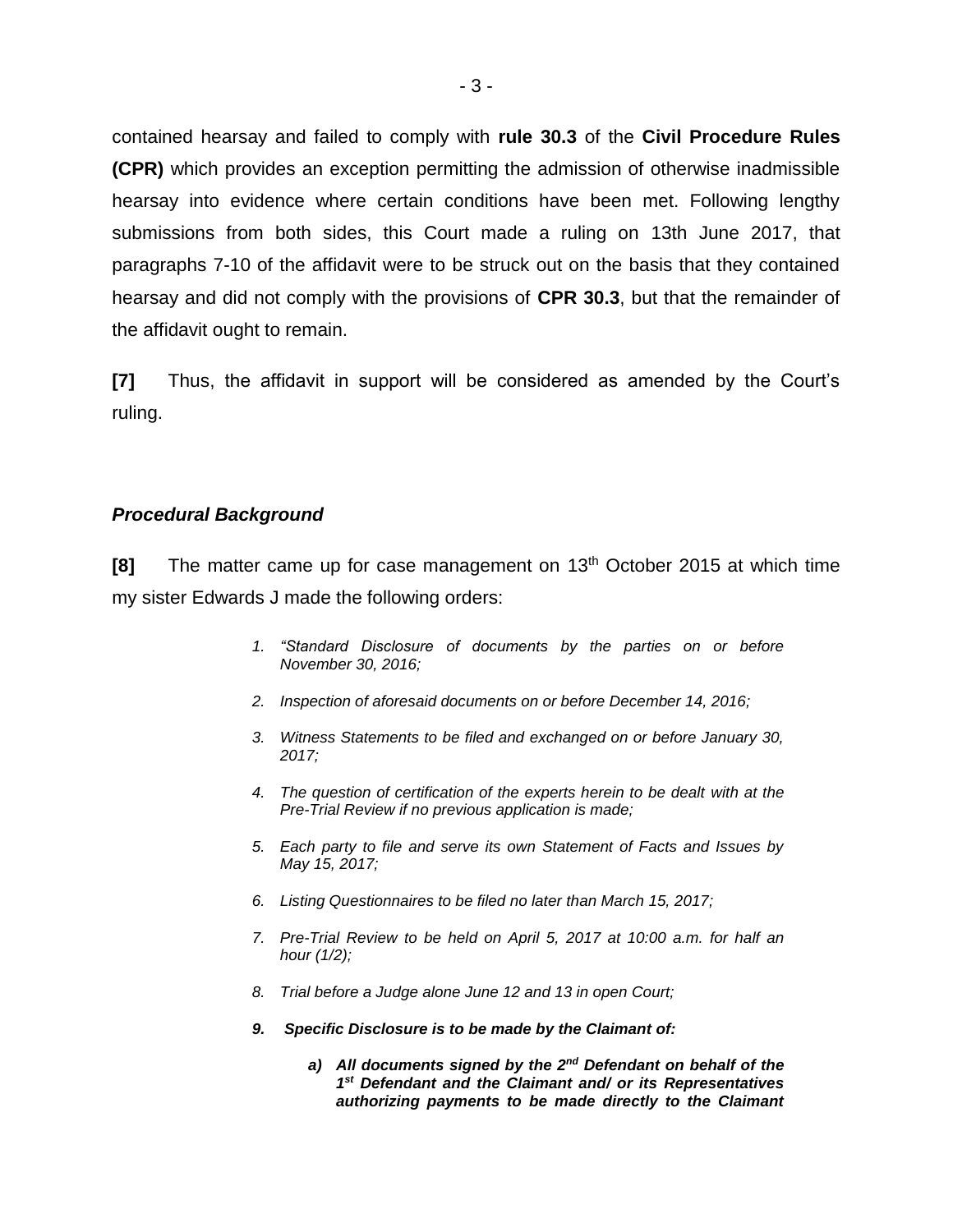*from customers of the Defendants that are in the possession and or control of the Claimant;*

- *b) All certified wire transfer documents from the Bank of America paid to the Claimant on behalf of the Defendants that are in the possession and or control of the Claimant.*
- *c) Any contracts between the Claimant and the 1st Defendant and/or 2nd Defendant for the period February 13, 2004 to January 26, 2005 or any collateral contracts made on behalf of or for the benefit of the Defendants for the same period.*
- *10. Claimant's Attorneys-at-Law to prepare file and serve this Order;*
- *11. Costs to be cost in the claim. [Emphasis Supplied]*

**[9]** On 10<sup>th</sup> February 2017, the Claimant, having failed to comply with those orders, filed an application for extension of time within which to comply.

**[10]** That application came before Rattray J on 5th April 2017, the same date fixed for pre-trial review. On that same occasion, the Defendants made an oral application to strike out the Claimant's statement of case on the basis that the Claimant had failed to comply with the Case Management Conference (CMC) orders. Both applications were heard and Rattray J reserved his ruling until 17<sup>th</sup> May 2017, at which time he refused the Defendant's application to strike out and granted the extension of time as prayed by the Claimants. The learned Judge was of the view that both parties had been noncompliant with the CMC orders, and made, inter-alia, an unless order against both parties in relation to compliance with the CMC orders, failing which the case of the defaulting party would stand struck out.

**[11]** The complete list of orders made by Rattray J on 17th May 2017 are as follows:

- *1. "The Claimant's Application for extension of time to comply with the case Management Conference Orders is hereby granted.*
- *2. The Defendants [sic] Oral Application to Strike out the Claimant's Statement of Case for non-compliance with the case Management Conference Orders is hereby refused.*
- *3. Time for the parties to comply with the Orders made at the Case Management conference extended to the 25th May, 2017 by 4:00 p.m., failing which the Statement of Case of the parties in default to stand struck out.*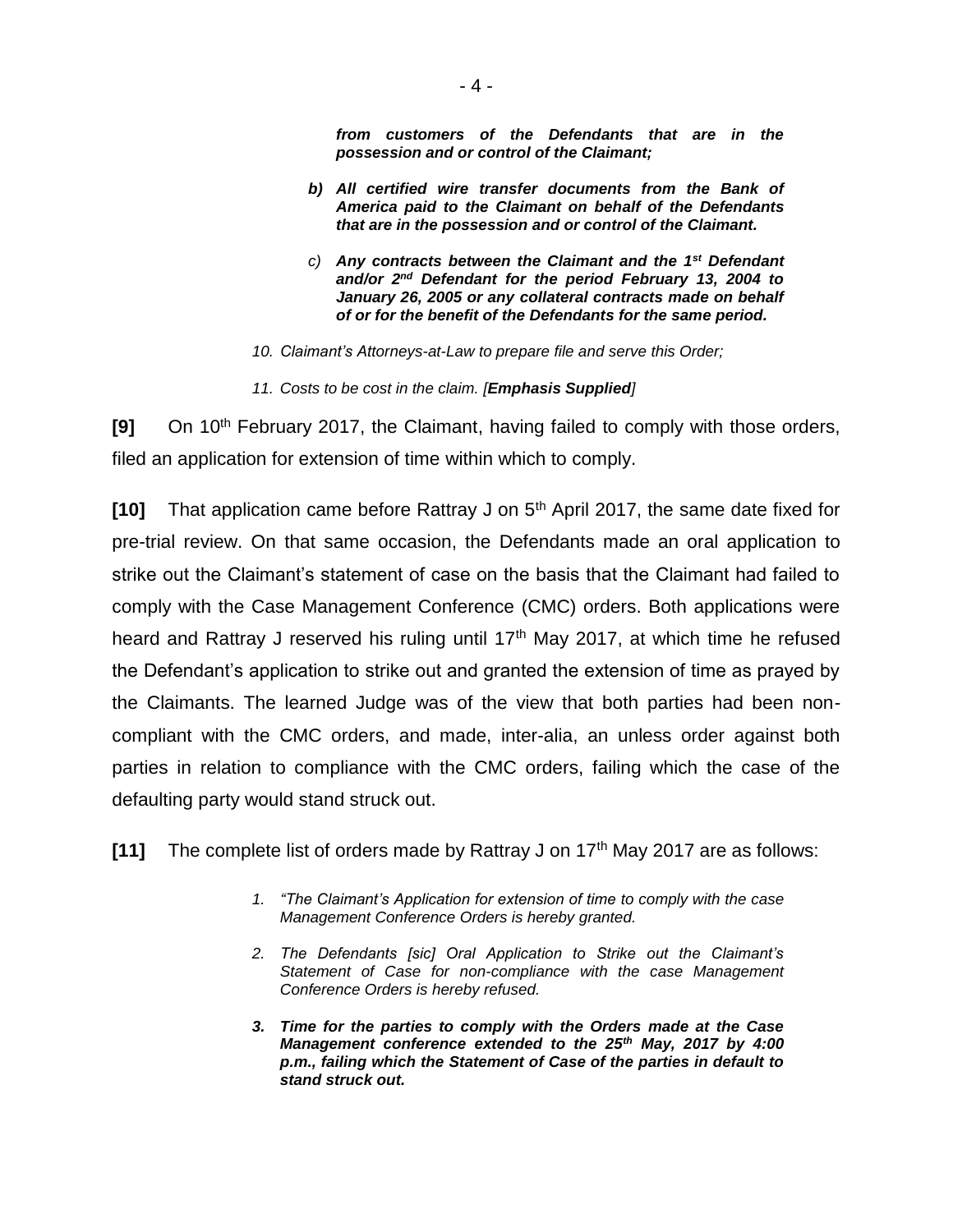- *4. Skeleton Submissions together with a List of Authorities being relied on by the parties to be filed and served on or before 2ndJune, 2017 by 12 noon.*
- *5. Copies of the Skeleton Submissions as well as copies of the Authorities being relied on to be prepared in a Judge's Bundle by each side and a copy of the said Bundles together with the Core Bundle delivered to the Clerk of the Judge who is set to hear this matter on or before 7thJune, 2017 by 4:00 p.m.*
- *6. No Order as to Costs. [Emphasis Supplied]*

**[12]** Whilst the Defendant complied with the orders as stipulated, the Claimant filed the relevant documents (list of documents, listing questionnaire, statement of facts and issues, and witness statements) on 25<sup>th</sup> May 2017 before 4:00 p.m. but did not serve them on the Defendants until the following day,  $26<sup>th</sup>$  May 2017 at 4:02 p.m. Additionally, the Claimant failed to address in its list of documents, the case management order for specific disclosure made by Edwards J, a bone of contention between the parties.

**[13]** On 2nd June 2017, the Defendants filed a *Notice of Application for Court Orders for Judgment without Trial after Striking Out* seeking, inter-alia, that Judgment be entered in their favour, on the basis that the right to enter judgment had arisen as the Claimant had failed tocomply with the CMC Orders as ordered by Rattray J, and as a consequence it's case stood struck out.

**[14]** Subsequently, on the 6<sup>th</sup> June 2017, the Claimant filed the application and the aforementioned affidavit in support which are the subject of this decision, as well as, an amended list of documents addressing the order for specific disclosure.

# **THE CLAIMANT'S SUBMISSIONS**

**[15]** The essence of the Claimant's submissions is that the Claimant has satisfied all the conditions of **Civil Procedure Rule (CPR) 26.8**in order for relief from sanctions to be granted.

**[16]** In relation to **rule 26.8(1)(a)**, that the application must be made promptly, Counsel for the Claimant, Mrs. Edwards-Shelton, submitted that the application was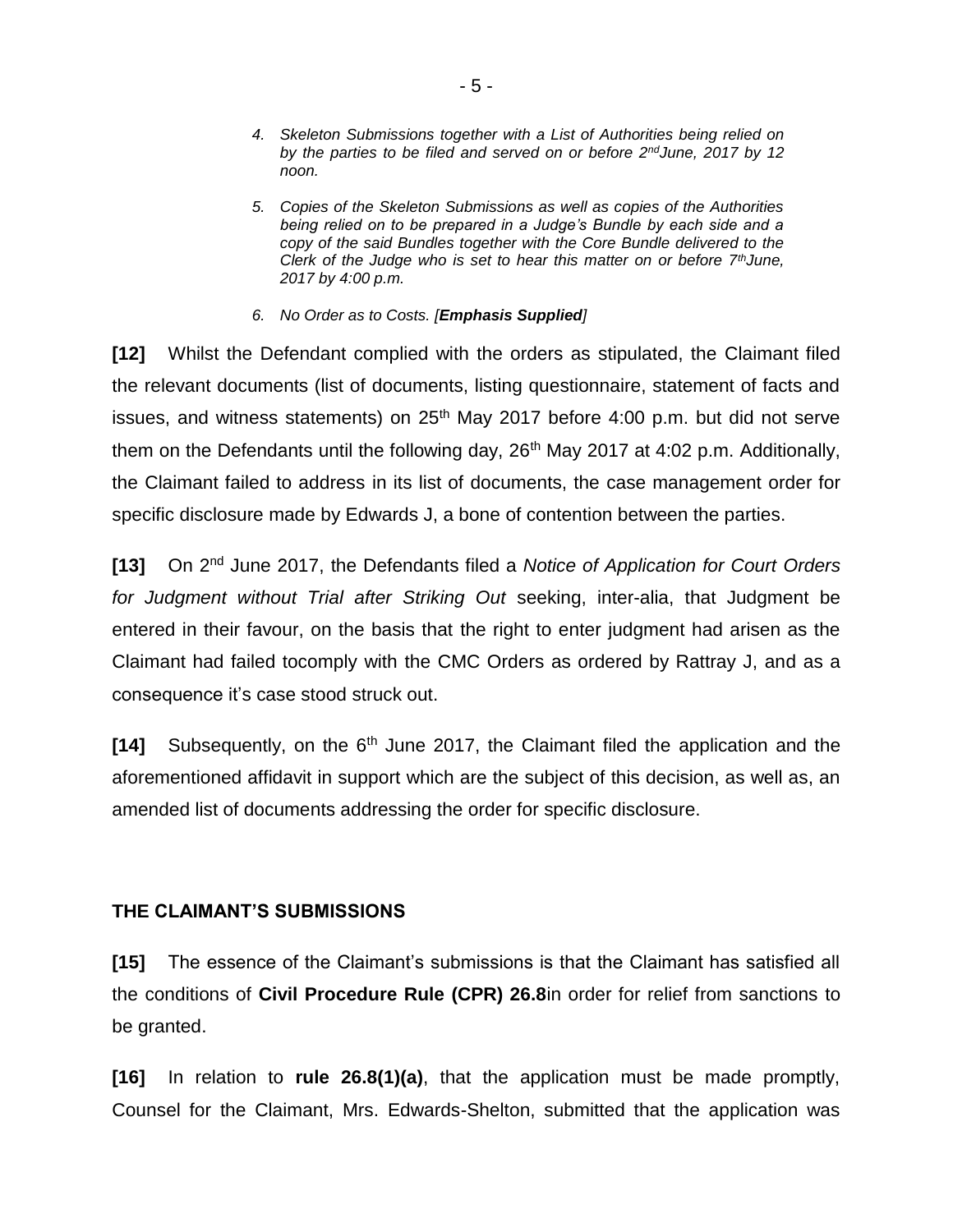made promptly, since it was filed on  $6<sup>th</sup>$  June 2017, 'a mere two (2) days' after it came to the Claimant's attention that the order had not been complied with. The non-compliance was brought to the Claimant's attention after they were served with the Defendant's application for judgment on the basis of the Claimant's non-compliance with the unless order.

**[17]** With regards to **rule 26.8(1)(b)**, that the application must be supported by evidence on affidavit, it is submitted that the application is supported by the affidavit of Matthew Ricketts filed  $6<sup>th</sup>$  June 2017.

**[18]** In relation to the requirements of **rule 26.8(2)(a) and (b)**, the Claimant submits that that the failure to comply was not intentional and that there is a good explanation for the failure. It is submitted that these requirements are addressed at paragraphs 12 and 13 of the affidavit of Matthew Ricketts, wherein it is deponed that the failure to comply with the order for specific disclosure was due to a clerical error that occurred whilst the documents were being drafted and that in those circumstances the error was not intentional. Paragraph 13 goes on to outline the circumstances that led to the error, those being that the documents were prepared in a very short window of time, that is, eight (8) days from the date of Rattray J's orders. Mrs. Shelton asksthe Court to examine the List of Documents filed by the Claimant, and consider the sheer volume of documents that had to be scrutinized in the preparation of their case in order to comply with the orders of the learned judge. Counsel also asked the Court to also consider that the original case management conference (CMC) orders gave the Claimant one (1) year to comply with the order for standard disclosure, and one (1) year and six (6) months to comply with the order in relation to the filing of witness statements. These time frames, it is submitted, were condensed into eight (8) days, albeit under an application for an extension of time

**[19]** The Claimant also asks the Court to consider that the Claimant is a limited liability company, and not an individual, and as such there are channels through which the Claimant would have needed to go in order to comply with the CMC orders. The Claimant would have to examine which of its officers would be the best officer to tender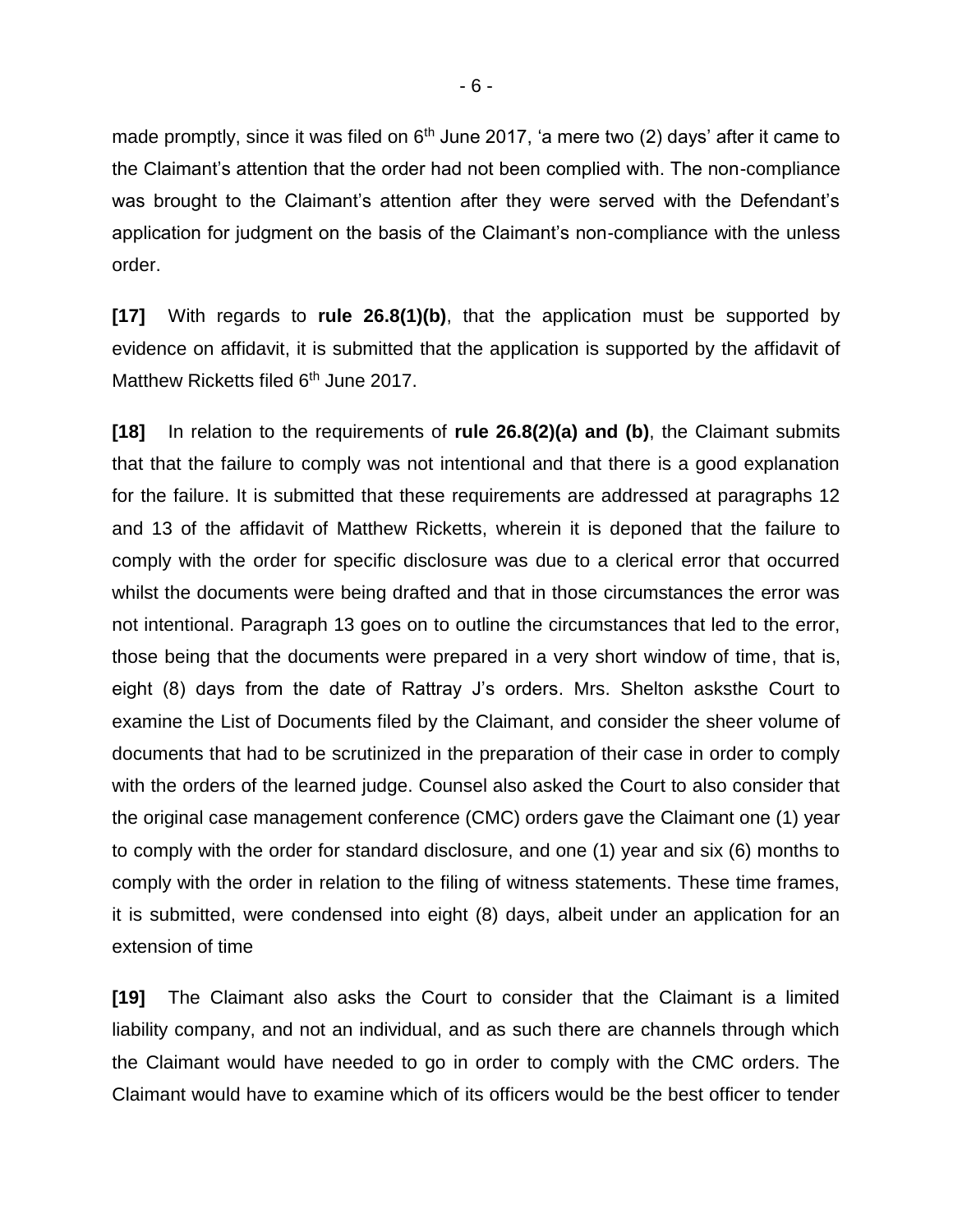as a witness on its behalf, and whether such an officer has the relevant documents in his or her possession to prove its case, and where the relevant documents would be located. Therefore, the Claimant submits, it would take a limited liability company a greater amount of time to comply with orders such as these, than it would a lay person. Thus, the Claimant asserts, the failure was not intentional and a good explanation has been offered for the failure to comply.

**[20]** In relation to **rule 26.8(2)(c)**, the Claimant submits that it has complied with all other relevant rules and orders made by this Court, in that, all the CMC orders were complied with by May 25, 2017 before 4:00 p.m., save and except for the order for specific disclosure, which was complied with on  $6<sup>th</sup>$  June 2017. The Claimant asserts that there are no other outstanding orders for which the Claimant is in breach.

**[21]** In relation to **rule 26.8(3)**, the Claimant submits that the failure to comply was the fault of the Claimant's attorney and not that of the Claimant itself; that the breach was remedied when the Claimant filed its amended list of documents on  $6<sup>th</sup>$  June 2017; that the trial date could have been met because the relevant CMC orders were complied with in time for trial on the  $12<sup>th</sup>$  and  $13<sup>th</sup>$  June 2017, notwithstanding that the Claimant would have needed relief from sanctions before embarking upon a trial. Such an application, it is submitted, would have had to be made on the morning of the trial, and if that application was successful then it would be possible for trial to have commenced within the days set for trial. However, the Claimant submits alternatively, that, if the Court disagrees that the date could have been met, then "another trial date could still be met, given that there are no outstanding orders to comply with".

**[22]** In dealing with **rule 26.8(3)(e)**, as to the effect the granting of relief or not would have on each party, the Claimant relies on the authorities of **Adele Shtern v Villa Mora Cottages Ltd & Monica Cummings** [2012] JMCA Civ 20, **Sherine Blake v LDCosta Loans and Financial Management Ltd and Anor** [2015] JMSC Civ. 14 and **Branch Developments Ltd (trading as Iberostar Rose Hall Beach Hotel) v The Bank of Nova Scotia Jamaica Ltd.** [2014] JMSC Civ 003.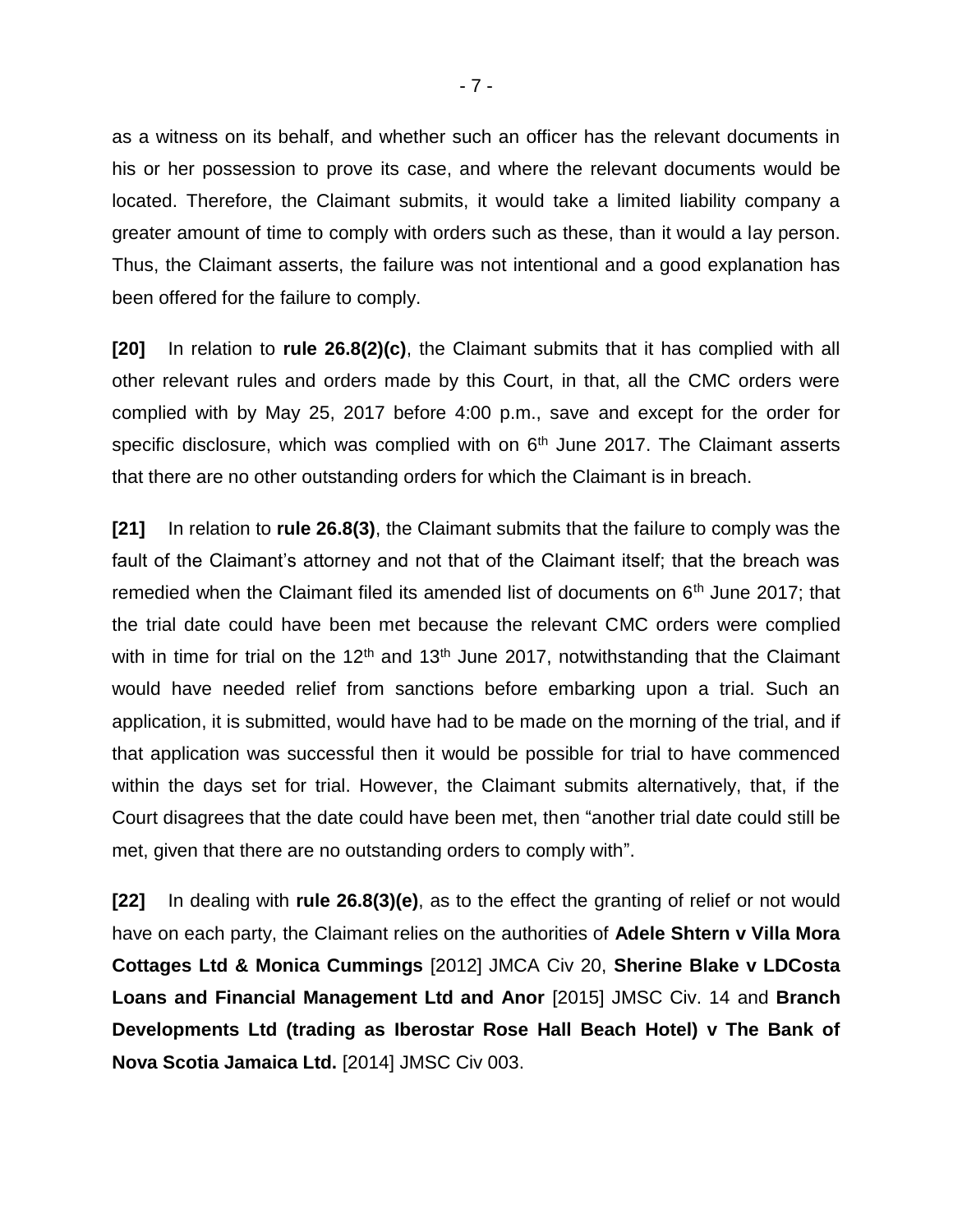**[23]** In relation to *Villa Mora [supra]*, which the Claimant submits is very similar to the one at hand, it is noted that upon examining the factors and the reasons given for noncompliance in the case, being that the Defendants were having problems locating the witnesses, and finding that the grant of relief would not in anyway cause undue prejudice to the respondent, the Court of Appeal granted the relief sought.

**[24]** On the basis of *Villa Mora*, the Claimant submits that the grant of the relief being sought in the present case would not in any way prejudice the respondents, because the nature of the disclosure is such that if the Claimant had complied with the order for specific disclosure on 25<sup>th</sup> May 2017 as ordered, there would still be no documents to disclose, as the Claimant's position is that it is not in possession of the documents being requested. Therefore, in those circumstances, it is submitted, the failure to comply has no grave effect on the Defendant's case. Further, the orders made by Edwards J for specific disclosure required the Claimant to disclose certain specified documents if the documents were in the possession and or control of the Claimant. The Claimant's position is that the documents being requested therein are not in its possession or control. It is submitted that the documents requested in the order for specific disclosure, particularly number three, would have been disclosed under standard disclosure and as such, the Claimant would have no additional documents to disclose under order number three. The Claimant therefore submits that the failure of the Claimant to specify in the list of documents filed 25<sup>th</sup> May 2017 that it did not have the documents requested could not have affected or prevented this matter from proceeding to trial, and would not have prejudiced the Defendants. Further, it is argued that the Defendant cannot compel the Claimant to disclose documents which the Claimant does not have. The Claimant argues that Edwards J did not state in her orders that if the Claimant did not disclose the documents the matter could not go further, nor did she say that if the Claimant did not disclose the documents its statement of case would be struck out. It is submitted she could not have said so, as rule 28.2(b) is very clear that disclosure is limited to, among other things, documents that the party has, or has had a right to possession of. Counsel argued that there is no evidence before this Court that the documents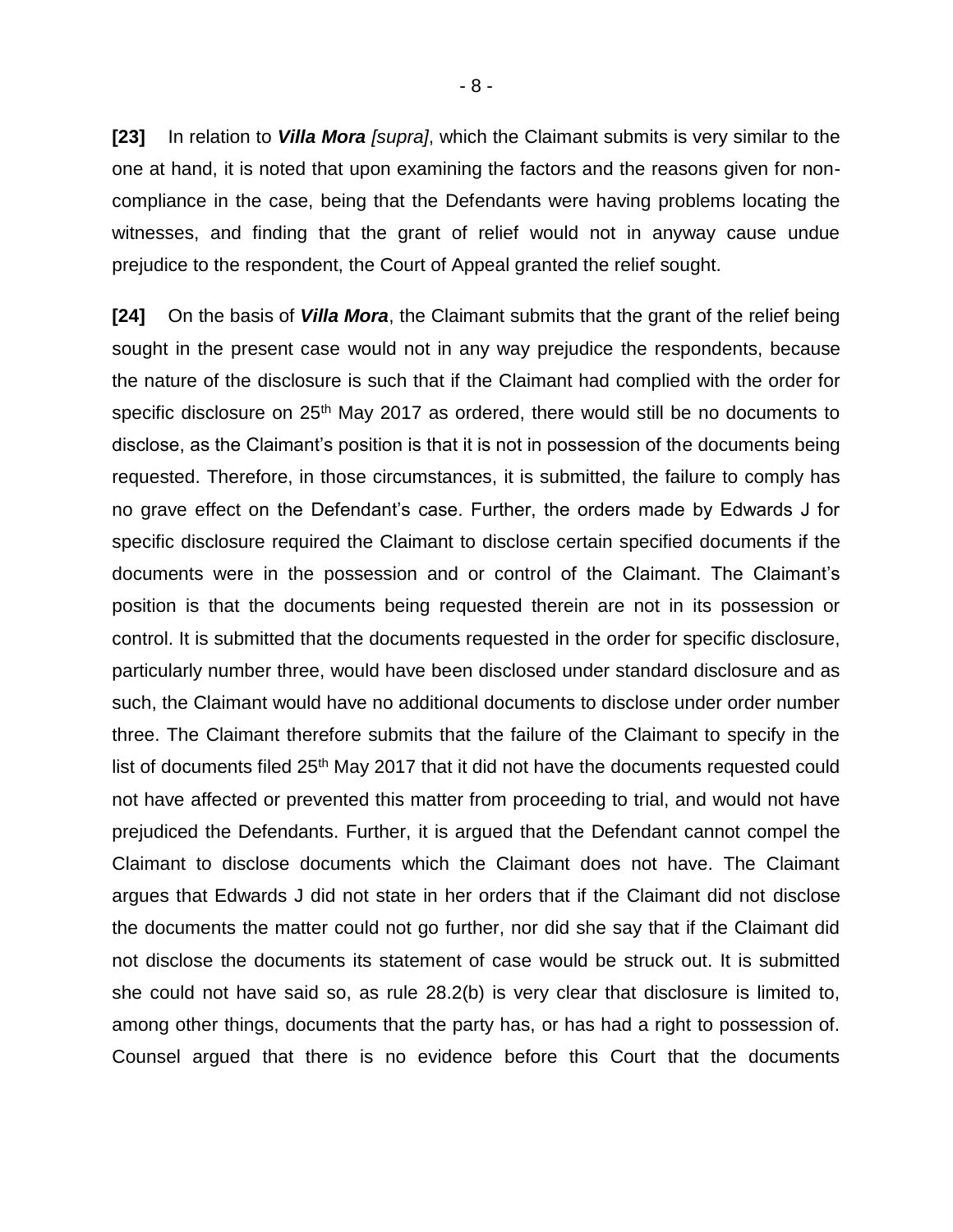requested under the order for specific disclosure were in the Claimant's control or possession.

**[25]** In relation to *Sherine Blake [supra]*, a case in which the Claimant therein sought relief from sanctions in respect of non-compliance with an unless order seven (7) days following the breach, the Claimant noted the comments made by Batts J at paragraph 9in considering to grant the relief, which the Claimant submits are very instructive, emphasizing the last three (3) sentences wherein Batts J stated the following:

> *"A just cause ought not to be defeated by mere technicalities. Litigation is not, as a great judge once said, a game of "snap" in which a party wins because the other has "tripped" over a rule."*

**[26]** The Claimant further wished to holistically adopt the following comments made by Batts J at paragraph 16 of the same judgment:

*"As regards consideration of the matters listed in rule 26.8(3) I say as follows:*

- *a) Excluding the Claimant from litigating her case may well undermine*  confidence in the administration of justice. It will deprive her *unreasonably of the opportunity to have her case heard.*
- *b) It was the attorney's failure not the litigant's as she had delivered to her lawyers the material to be considered for disclosure. This is an ameliorating circumstance.*
- *c) The breach has in fact been corrected as the list was filed and served.*
- *d) The trial date can still be met and I will make Orders accordingly.*
- *e) The grant of relief will have no detrimental effect on the Defendant or its case."*

**[27]** In relation to the case of *Iberostar [supra]*, the Claimant submits that it is also very similar to the case at hand, in that that Claimant's case had been struck out owing to its failure to comply with an unless order having to do with specific disclosure. It is submitted that the circumstances in that case are distinguishable to those at hand in thatthat Claimant had a general history of non-compliance, and did not even bother to seek relief from sanctions in relation thereto.In spite all of this, it is submitted that the Court was still not minded to strike out the Claimant's claim, and instead allowed the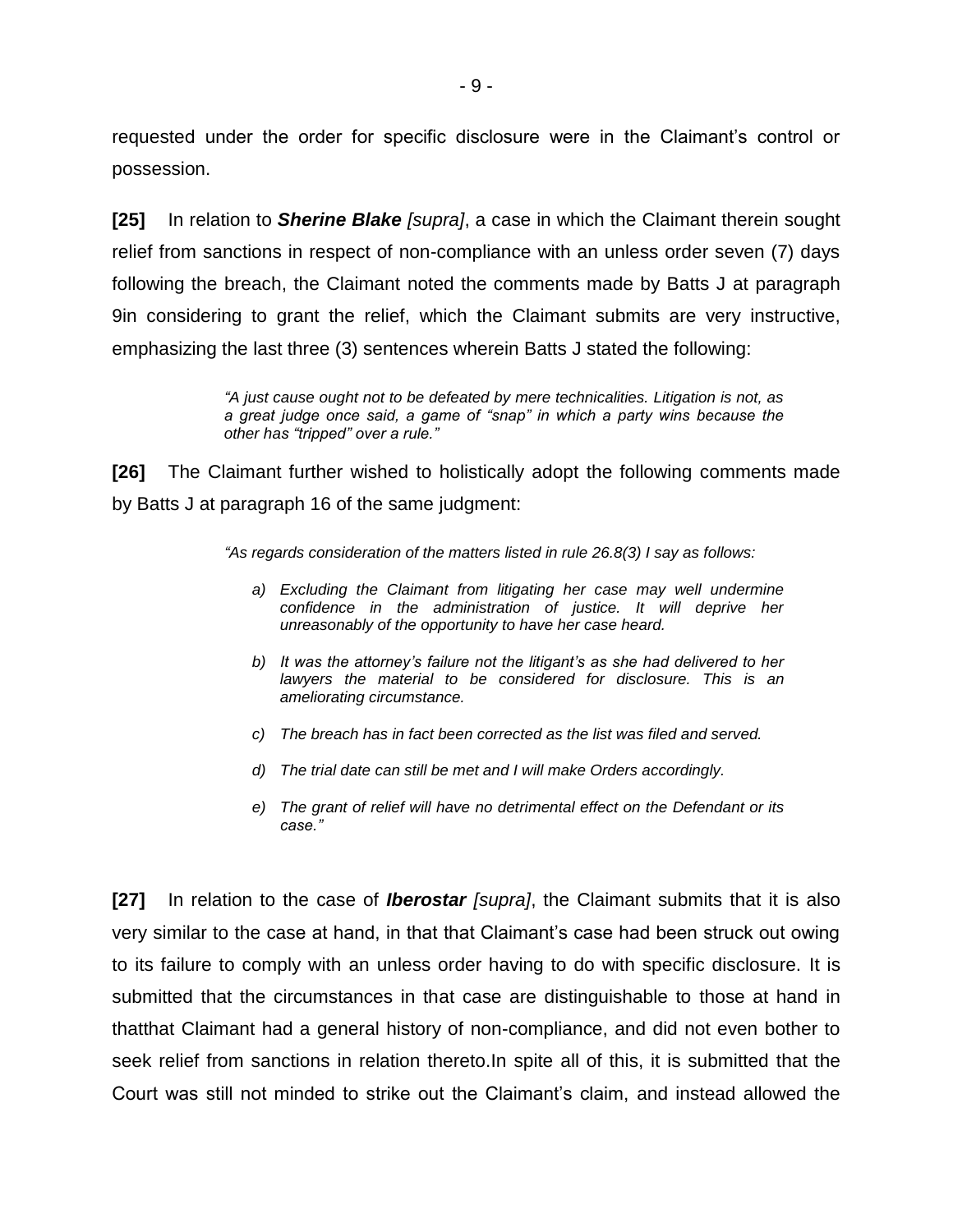matter to proceed to trial. The Claimant specifically relies on paragraph 34 of that ruling, which is described as very instructive, wherein, it is submitted, McDonald-Bishop JA adopted some principles laid down by the Caribbean Court of Justice (CCJ) in dealing with cases of non-compliance with an unless order as is the case here. This Claimant wished to adopt in particular paragraphs 34(2), (6), (7) and (9) and 42. The Claimant in the instant case submits that this case is distinguishable from *Iberostar*, in that this Claimant was, at best, guilty of non-compliance with the CMC orders and seeking an extension of time, as well as not complying with the order for specific disclosure. Although Mrs. Edwards-Shelton admitted that the documents were served late (26<sup>th</sup>) May, 2017 at 4:02 p.m.) she argued that this was only by a day, and therefore is *de minimis*, and that there is no dispute that the documents were filed in time. Counsel further argues that to strike out or refuse the Claimant the opportunity to pursue its claim on the basis that all the documents, which were filed in time, were served 1 or 2 days late would be a grave injustice, and that, in all the circumstances of the case, it would be contrary to the authorities and provisions of the overriding objective for this case to be dismissed and judgment entered on that basis.

**[28]** The Claimant also relies on the *Iberostar* case in relation to the requirement as to whether there is a good explanation, highlighting paragraphs 67 -73 of the decision. Counsel noted that McDonald-Bishop J (as she then was) examined the explanation given, which involved the acceptance of responsibility for the breach by the defaulting party's attorney, as has been done in this case. It is noted that the explanation given by that attorney entailed that he had been out of office and had family emergencies that prevented him from complying with the order for specific disclosure, which the learned judge ultimately found to be an unacceptable excuse. In attempting to distinguish that case from the instant case, Counsel submitted that although the attorneys in *Iberostar* had indicated that the breach was an administrative error on their part, the explanation in this case is different. Counsel asks this Court not to find the explanation in this case wanting or inadequate, as was found in *Iberostar*.

**[29]** The Claimant submits further that the authority of *Iberostar* is also very instructive on how this Court should assess the said failure. The Claimant wished to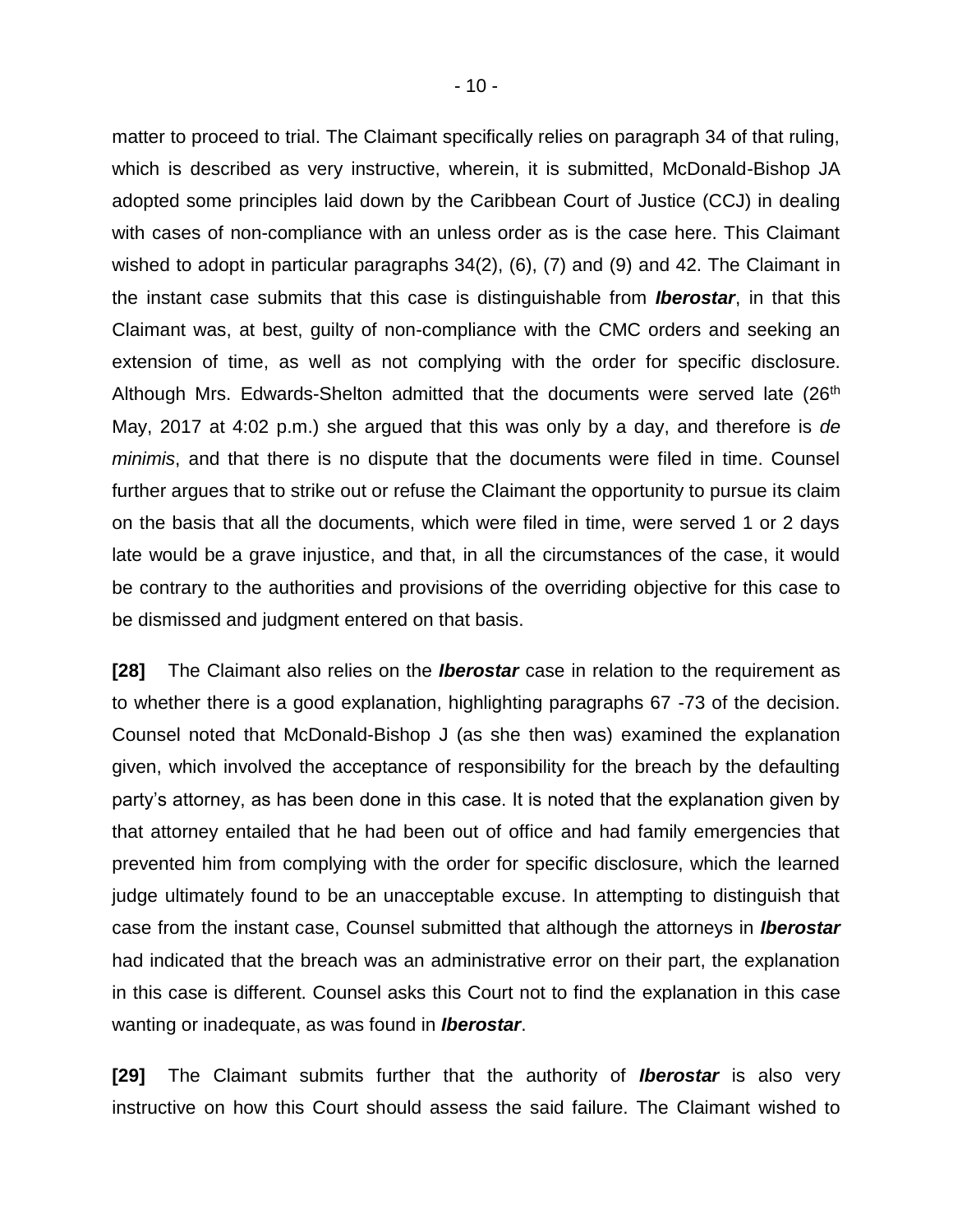adopt the approach taken by the learned judge at paragraph 77 of the judgment, and submitted that in examining the non-compliance with the order for specific disclosure by the date specified by Rattray J, this Court should consider the type, nature, and importance of the documents to which the order relates as set out by the learned judge in *Iberostar* at paragraph 77. The Claimant submits that this Court should be mindful in making its deliberation that the order for specific disclosure has been complied with albeit late, and that there is no evidence before the Court to say that the Claimant has or has had the documents in question. It is submitted that even when the order for specific disclosure was being made it was not definitively known that the documents did exist and were or had been in the possession of the Claimant.

**[30]** In relation to the issue as to whether prejudice would be caused to the Defendant, counselhighlighted paragraphs 80, 95 – 98, 107 – 108, 121, and 173 – 177 of the *Iberostar* judgment, noting that the learned judge therein discussed the effect the failure to comply would have on theDefendant's case, in light of its contention that it was being prejudiced in the preparation of its case. It is submitted that in making her decision, her ladyship contemplated whether the documents were directly relevant, and in paragraph 21, concluded that the Claimant's breach was not gross and did not appear to affect the fairness of the trial of the issues between the parties. The Claimant asks this Court to do same and adopt the reasoning of the learned judge in *Iberostar*, on the basis that there is no evidence from the Defendants to demonstrate how their case will be affected by the absence of these documents. It is further submitted that there is no proven effect of any non-disclosure of the documents.

**[31]** In concluding, Counsel for the Claimant submitted that the breaches complained of in the *Iberostar* case, as compared with the breaches complained of in the present case, were far greater. Nevertheless, the judge did not impose the most draconian measure, stating in her ruling, 'the punishment should fit the crime'. The Claimant submits that all the orders have been complied with by the Claimant, the Claimant is in a position to proceed to trial. The issues at stake concern the late compliance with the order for specific disclosure and also the late service of the documents. It is submitted that those two issues should not be viewed by this Court as being so grave as to bar the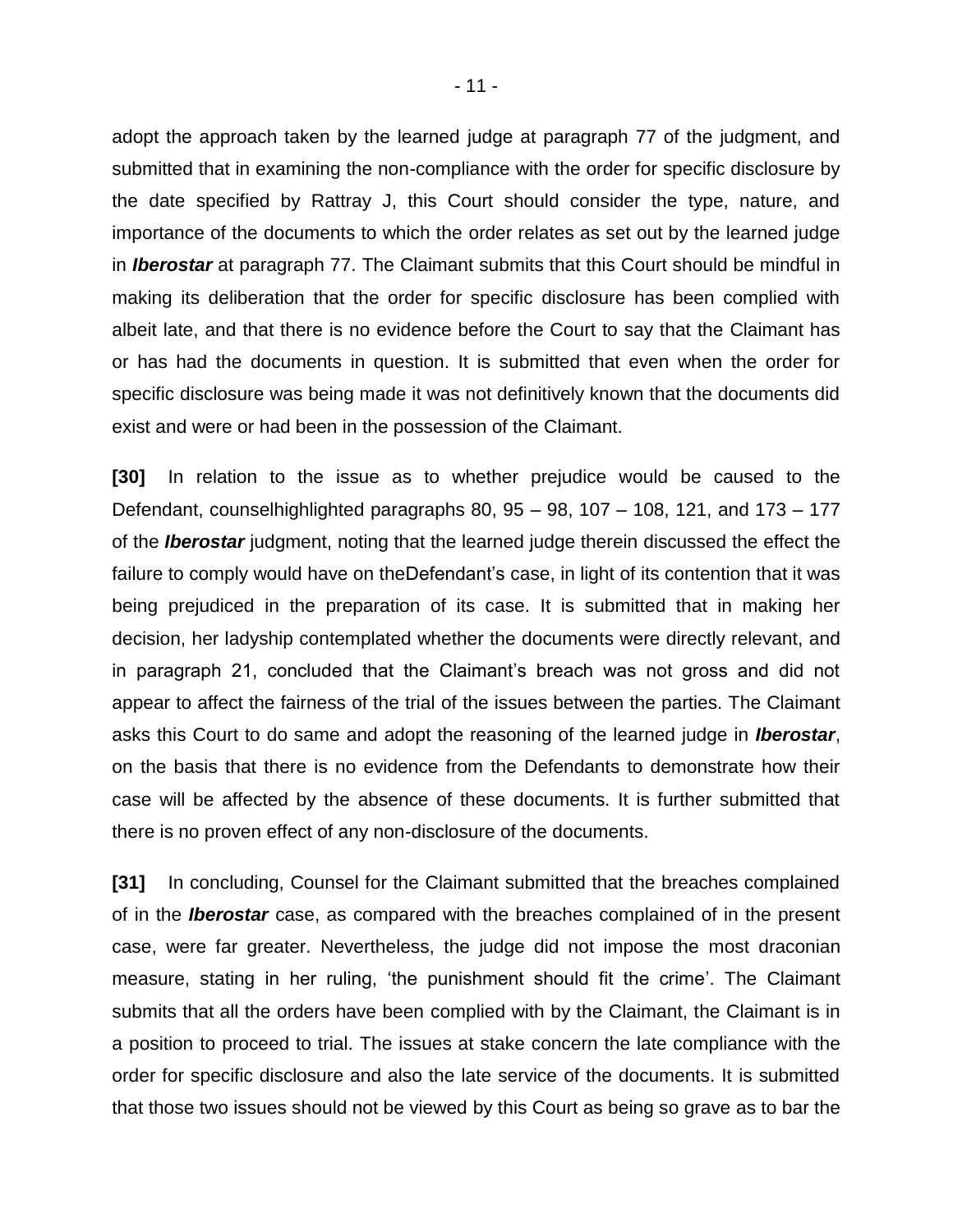Claimant from proceeding to trial. There is no allegation that the Claimant's case has no prospect of success, and therefore it is submitted that the Court should grant the relief being sought.

# **THE DEFENDANT'S SUBMISSIONS**

**[32]** The essence of the Defendant's submissions is that the application must fail because the Claimant has failed to satisfy the dictates of rule 26.8 in order to get relief.

**[33]** In particular, it is submitted that the Claimant has failed to provide evidence on affidavit in support as is required by **rule 26.8(1)(b)**, in that the affidavit sworn by Mr. Matthew Ricketts is lacking, particularly in light of the parts that were struck out by this Court. It is submitted that the key parts of the affidavit are gone, and these parts that related to the Bank of America documents were critical to the case. Counsel for the Defendant, learned Queen's Counsel Mr. Ian Wilkinson, repeated his previous position, that that information ought to have been provided by an officer of the claimant company, and that, since this Court has no such evidence before it, the application is left without evidence.

**[34]** Counsel further submits that this material is vital as rule 26.8(2)(b) stipulates that the Court may only grant relief if satisfied that there is a good explanation for the failure. In the absence of that evidence, Mr. Wilkinson Q.C. submitted that there is no explanation for the absence of the Bank of America documents, and that in extenso, there is no explanation given for the failure to comply with the order for specific disclosure.

**[35]** Counsel noted that the salient paragraphs of Matthew Rickett's affidavit are chiefly paragraphs 12 and 13, which explain that the reason for the non-compliance was that there was a 'clerical error, and that this error was actuated by the pressure of time, having only eight (8) days. It is submitted that the Court ought not to accept this evidence for the following reasons: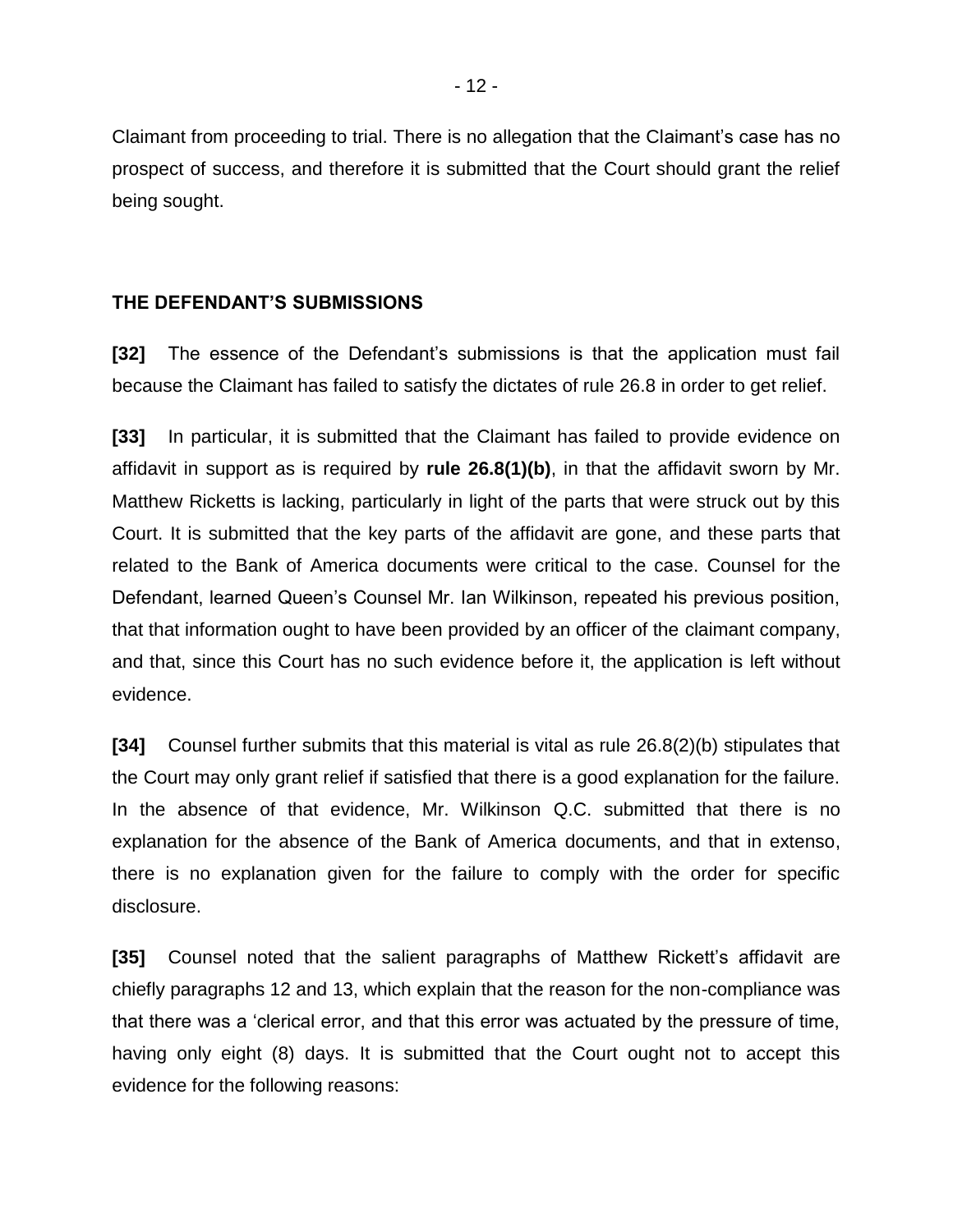i. The Claimant has not identified what the clerical error was. A clerical error is normally something done by a clerk, sometimes attributed to a secretary. The Claimant ought to have elaborated and explained fully what the error was, so that a Court of competent jurisdiction can properly assess and find that there was indeed a clerical error and how that error affected the proceedings. If, for example, the Claimant had come before the Court in supplication and said'the truth is that in the rush we simply forgot to include the list under the pressure', that would be more tenable, that would be more understandable. However, it is submitted, there is not one iota of evidence in the affidavit what this clerical

error was. Therefore, the Claimant submits, that is not a good explanation.

ii. The supporting affidavit purports to give only one explanation for the Claimant's failure and that explanation is in relation to the clerical error, but that clerical error related only to the disclosure. It is submitted that Rattray J's order was that by 4:00 p.m. on May 25, not 4:01 p.m. or 4:02 p.m., but 4:00 pm., certain things should be done. Counsel quite commendably conceded that the Claimant failed to meet this deadline in terms of service of the relevant documents. It is asserted that Mrs. Shelton sought to say this was *de minimis* and sought to minimize the significance of this failure, saying it was only one (1) day. Mr. Wilkinson, however, submitted that the default was in fact two (2) days, owing to the practice of this Court to regard service after 4:00 p.m. as service on the next day. Therefore, service would have been on the 26<sup>th</sup> and not the 25<sup>th</sup>, in a context where the trial was June 12<sup>th</sup>, less than two (2) weeks away. Further, it is submitted that no inspection had taken place at this stage, and that is why the list of documents was so crucial. In this vein, Counsel noted that the witness statement of Mr. Shann makes it clear that his defence has been compromised because he has not been able to inspect the Claimant's documents. So, it is in that context that the Defendants argue that the late service by two (2) days is critical.

**[36]** Thus, it is submitted, whilst the Claimant has spoken of a clerical error which has not been elucidated, the dagger in the Claimant's case is that there is no affidavit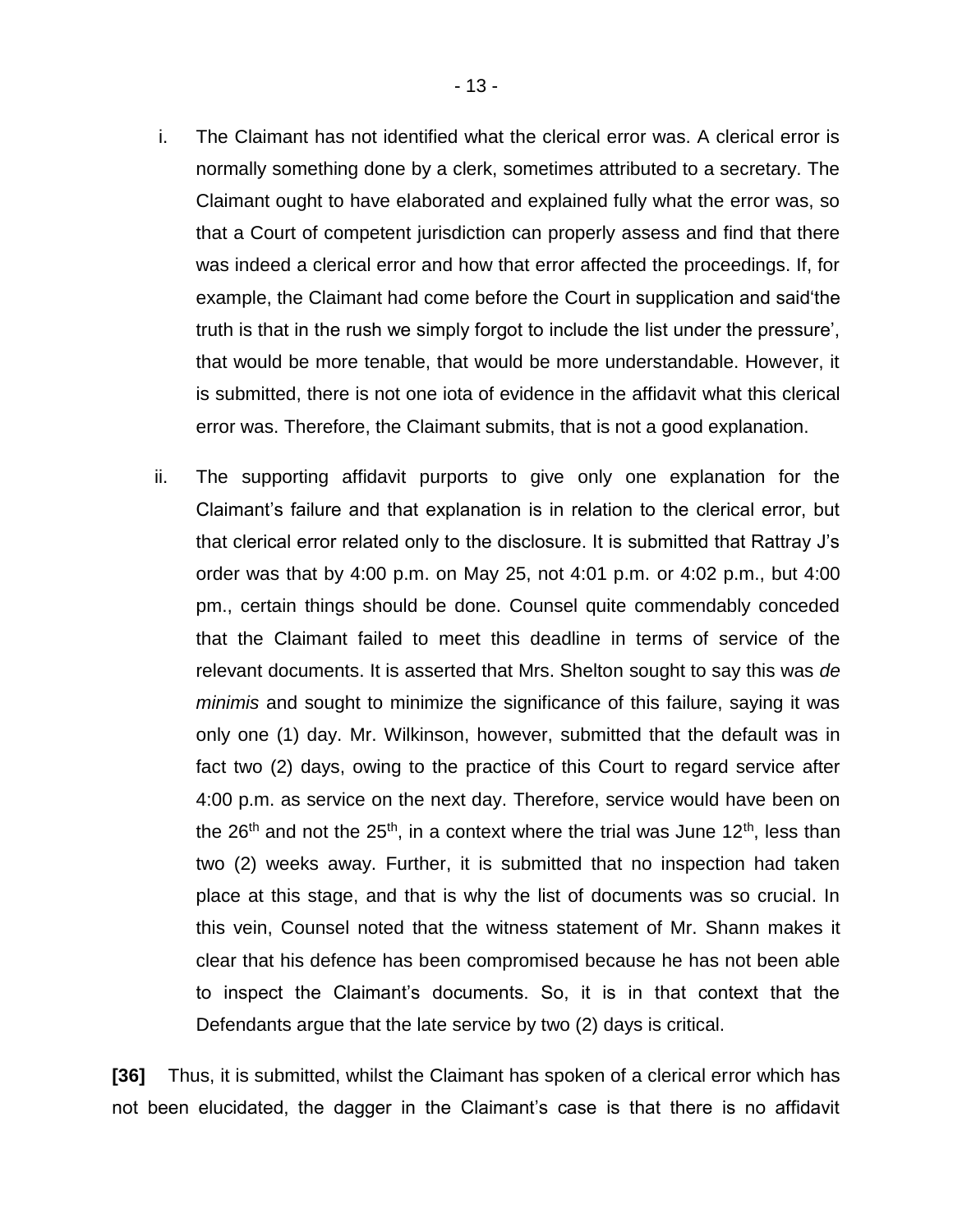evidence giving a good explanation as to why the documents were not served by 4:00 p.m. on May 25<sup>th</sup>. The Defendants argue that the Claimant has ignored the other matters dealt with by the relevant order and this is fatal to the Claimant's application. It is submitted that there must be an explanation so that a Court of competent jurisdiction canbe placed in a position to exercise its discretion. The Claimant, by failing to provide this explanation for not serving the relevant documents within the specified time, has not given any explanation at all, so that the Court is not in a position to determine whether it is good or bad. On this basis, Counsel submitted that the application must indubitably fail.

**[37]** In relation to Mrs. Shelton's assertion that the trial date could have been met because the Claimant had done all it needed to have done, Mr. Wilkinson wholeheartedly disagreed. He submitted that that could not have been so, chiefly because inspection had not taken place, but also, because there were two applications before the Court, including the very one which he was now submitting on. This is so because the sanction stipulated in an unless order takes effect automatically once the pre-requisites have been met, and that in this case, the pre-requisites had been met once the Claimant had failed to do what it ought to have done. It is asserted that when the Claimant served the relevant documents late the unless order was triggered. The Claimant sought to correct the omission regarding the specific disclosure by filing an amended list of documents on  $6<sup>th</sup>$  June, a mere few days before the trial. The Defendant notes that the very problem the Claimant faces started with its failure to meet the November 30<sup>th</sup> 2016 deadline in relation to filing its list of documents, which prompted an application by the Claimant 10th February 2017, three (3) months late. It is submitted that this is significant because when Edwards J made her order for disclosure on the  $13<sup>th</sup>$  October 2015, she gave the parties an extended period of thirteen (13) and a half months to comply. This deadline the Claimant missed, and it is asserted, did not contact the Defendants to say they were having a problem with disclosure. It is further asserted that the Claimants did not even realize that they had failed to comply with the disclosure requirements until the 2<sup>nd</sup> of June when the Defendants brought it to their attention in their application for judgment. In the circumstances, and having regard to the fact that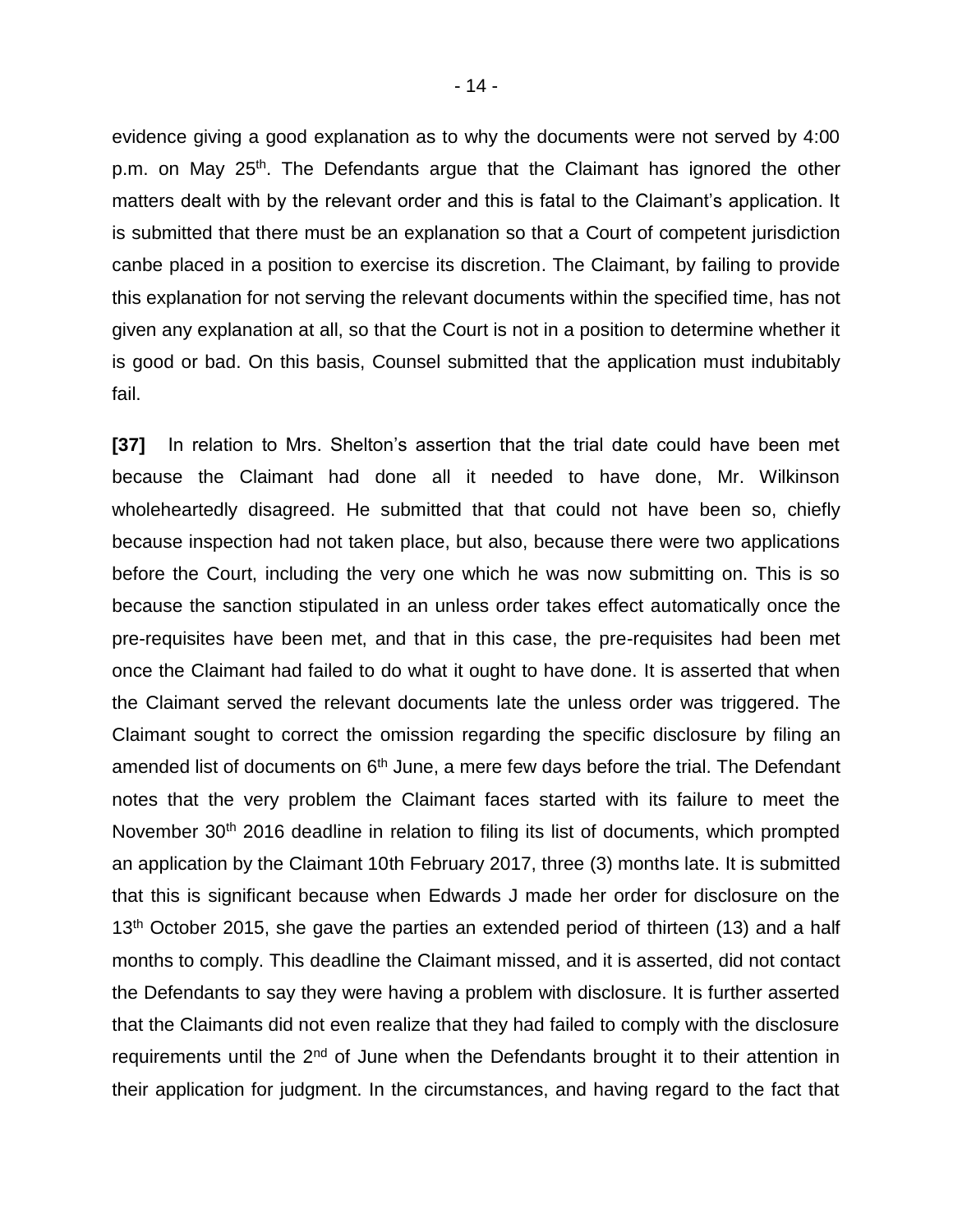the claim is approximately ten (10) years old, Counsel questions whether this Claimant is a litigant who is serious and to whom the Court should grant clemency. To that question Counsel answers no, and argues that too much latitude has already been given to the Claimant, given that the unless order made by Rattray J was the Claimant's last opportunity. Having failed to file their list, it is submitted there should be absolutely no relief.

**[38]** In relation to **rule 26.8(3)(e)**, the effect the grant of relief would have on the parties, it is submitted that it would have a deadly and terrible effect on the Defendant, but hardly any effect on the claimant. Mr. Wilkinson argued that the Defendant has been brought to Court by a Claimant who is a financial institution, who, on its face, has far more resources than the Defendant, and has been forced at great cost, not only for attorneys' costs but also the services of a well accomplished accounting firm, and has had this case hanging over his head like the 'sword of damacles'. It is submitted that the Defendant stands to lose a lot more than the Claimant, and that the evidence before the Court is that there are signed hypothecation agreements in respect of funds that were frozen to protect the loan or credit facility to the Defendants. Therefore, the Defendants submit that if this application is dismissed, the Claimant will not be left without some source of comfort, as these hypothecated funds will be there for it to fall back on.

**[39]** Counsel for the Defendants strongly disagreed with Mrs. Edwards-Shelton's submission that the Bank of America wire transfers were insignificant, and referred the Court to the Claimant's own application before Rattray J on 10<sup>th</sup> February 2017, on which the unless order was made. Counsel highlighted paragraph 16 of the application in which it is alleged that the Claimant had noted that it needed 3-5 weeks to obtain the Bank of America documents, and paragraph 19, in which it was stated that the matter could not properly be heard without these documents. In this regard, Counsel submitted that it is wrong and misleading for Mrs. Edwards-Sheltonto assert that the Claimant was ready for trial and that this matter could proceed in the absence of these documents.

**[40]** In those circumstances, Learned Queen's Counsel submitted that this application for relief must fail and that judgment should be entered for the Defendants in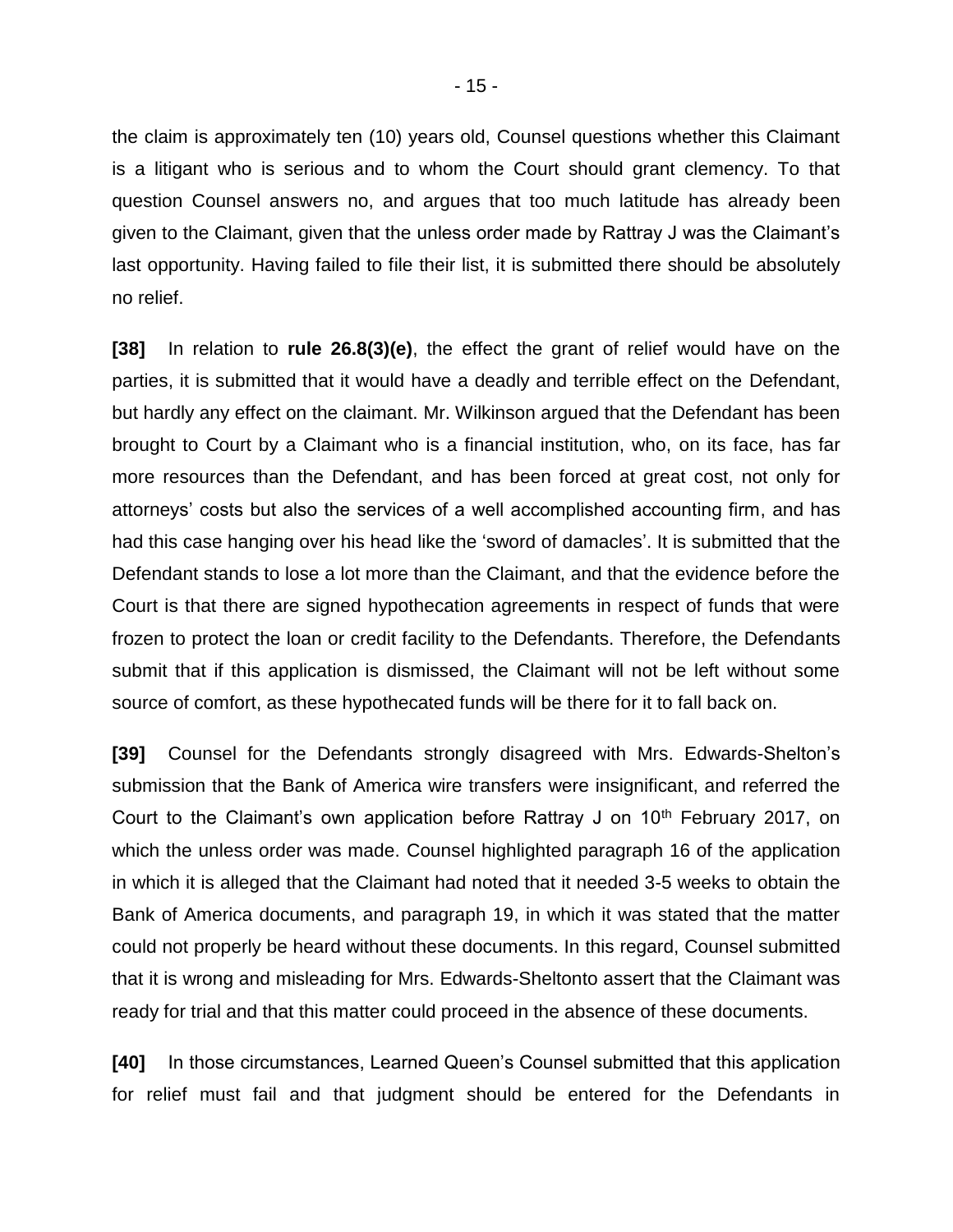accordance with its application filed 2<sup>nd</sup> June 2017. Even though that application is not properly being heard by the Court at this time, the Defendants submits that if the Court rules in the Defendant's favour, as a necessary corollary, judgment should be entered in the Defendants' favour, as that application is based on the same facts and submissions.

**[41]** The Defendant relies on the authorities of **Jamaica Public Service Co. Ltd v Charles Vernon Francis and Columbus Communications Jamaica Ltd. (trading as Flow)** [2017] JMCA Civ 2, **Juliet Brown and Orville Black v Henry Moncrieffe** [2014] JMCA App 15 , and **Thevarajah v Riordan et al** [2015] UKSC 78.

**[42]** In relation to the **Jamaica Public Service** case, the Defendant relies specifically on paragraph 69 wherein the Court upheld the order of Rattray J refusing to grant relief from sanctions, on the basis that, having found that there was no good explanation for the failure to comply, that was fatal to the application, and the learned judge had been precluded from granting the relief sought.

**[43]** In relation to the *Juliet Brown* case, which involved an application for relief where a notice of appeal had been filed late, it is submitted that that case is similar to the instant case, in that an unless order was involved. The Defendants rely on paragraph 34 of Mangatal J's judgment, and emphasize the point that the Claimant has not put the Defendants in a position where they could have had inspection properly before trial. Having filed the relevant document on June 6<sup>th</sup>, it is argued there was not enough time, and the document was not properly before the Court. It is noted that the Court considered rule 26.8 and essentially concluded that there was no real prospect of success.

**[44]** In relation to *Thevarajah*, the appellants had at first instance failed to give disclosure, and subsequently failed to comply with an unless order in relation thereto, resulting in their case being struck out. The appellants were granted relief from a deputy judge, which was subsequently overruled by the Court of Appeal. When the matter came before the Supreme Court, the original order striking out the case was reinstituted. Counsel averts the Court's attention to paragraph 5 of that judgment, and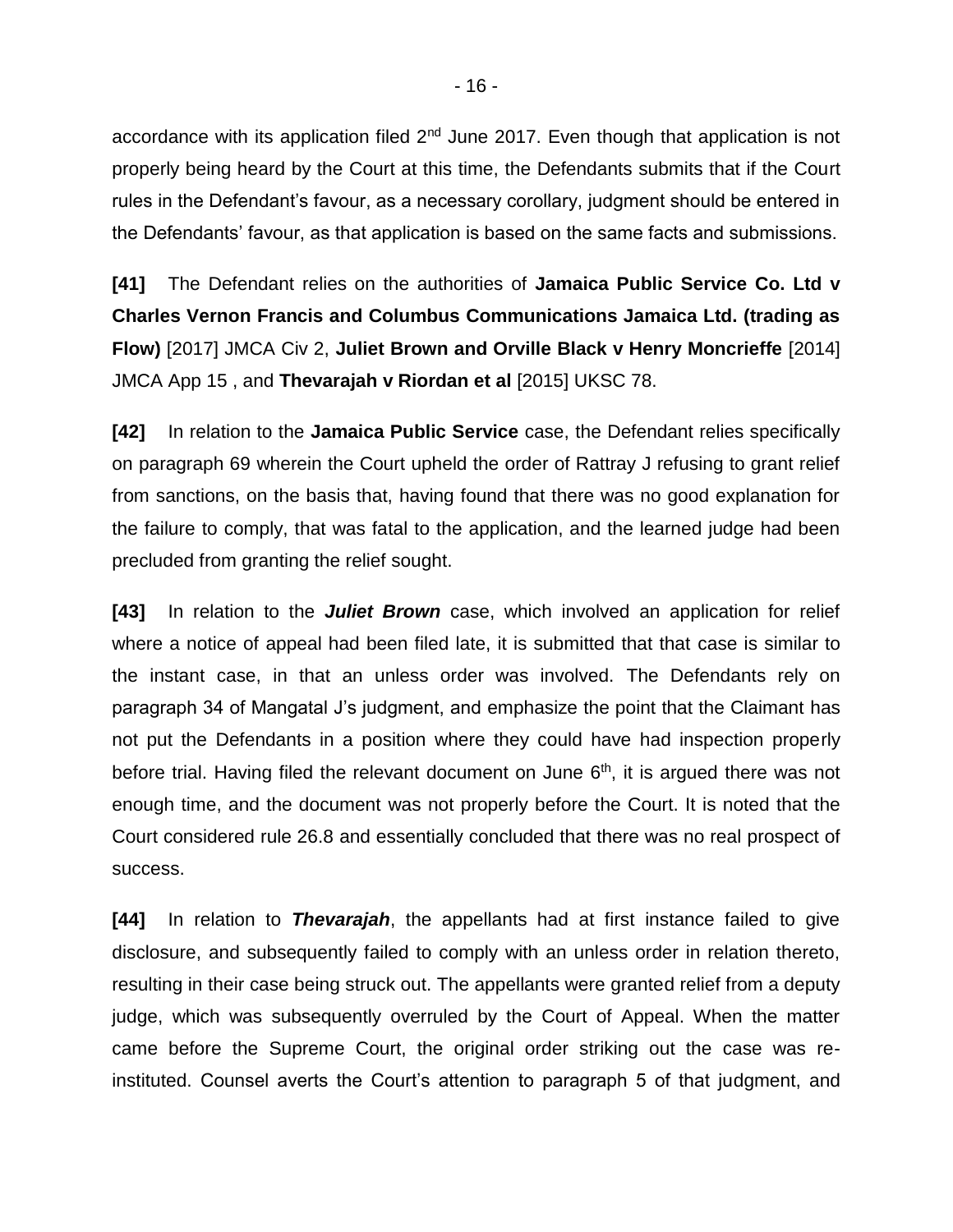submits that the circumstances were parallel to those at hand in this case, in that they involved an order for disclosure in relation to documents from the Bank of Cyprus. Counsel further relies on paragraph 23, and asserts that what the appellant in that case had sought to do was comply after the case had been struck out. It is argued that, in this case, the Claimant has still not given specific disclosure, and that in *Thevarajah,* notwithstanding that the appellants had a stronger case, it still failed.

**[45]** In relation to the cases cited by Counsel for the Claimant, Mr. Wilkinson Q.C. sought to distinguish them. Firstly, Queen's Counsel submitted that the *Villa Mora* case was easily distinguishable as, on the facts there was clearly a good explanation for the failure unlike in this case. Secondly, Counsel contends that, in *Sherine Black*, the breach had been corrected, however in this case the breach has not been corrected as there has still been no specific disclosure as ordered. Further, it is asserted that in that case the trial date could still be met, whilst in the instant case it could not. Finally, it was noted that in *Sherine Black*, no detriment would have been caused to the Defendant, however, in this case there would clearly be detriment to the Defendant.Thirdly, Queen's Counsel seeks to distinguish the *Iberostar* case on the bases that (1) the nondisclosure was found to be insignificant; (2) the non-disclosure did not prejudice the Defendant substantially; and (3) the case could proceed to trial without the documents which were not disclosed. It is submitted that in the instant case, unlike in *Iberostar*, the omission by the Claimant as it relates to specific disclosure is crucial for the reasons already stated; the Defendants will be seriously prejudiced by the absence of this specific disclosure including the Bank of America documents and the matter cannot be tried without the specific disclosure.

**[46]** For those reasons the Defendants have asked the Court to dismiss the application and enter judgment in the Defendants' favour.

#### **THE CLAIMANT'S RESPONSE**

**[47]** In relation to the authorities relied on by Mr. Wilkinson Q.C., Mrs. Shelton submitted the following: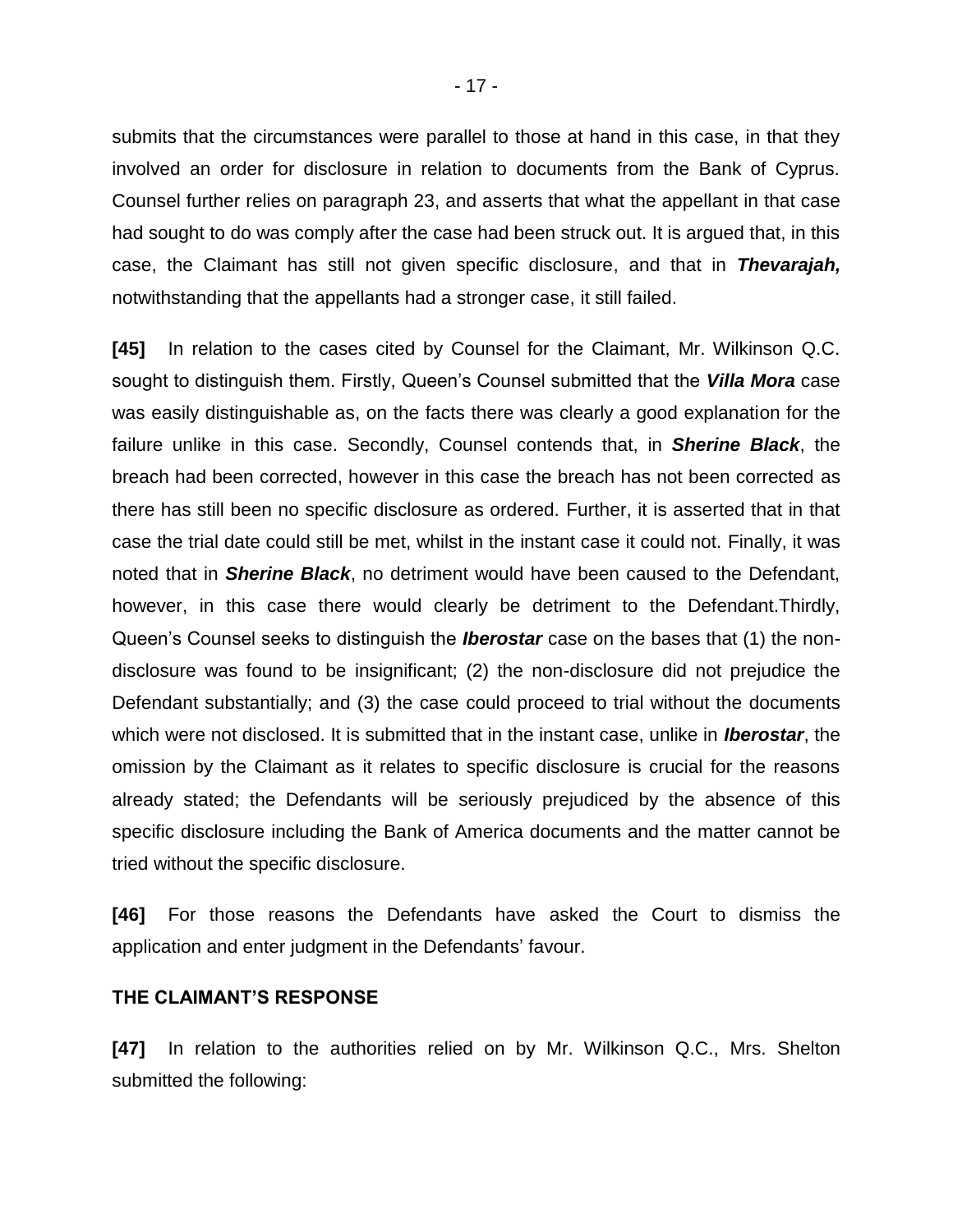- i. The *Jamaica Public Service* case is distinguishable because the instant case does not deal with failure to file a witness statement as was done in that case. The effect of the ruling was not such as to result in the entire case being struck out, and the Court of appeal, in upholding the order to refuse relief, was not turning the appellant away from the judgment seat.
- ii. The *Juliet Brown* case can also be distinguished from the case at bar in that the appellant's were guilty of several breaches and inordinate and inexcusable delay. The application for relief was not made promptly, and it was against the background of that behaviour that relief was refused in that case. It is submitted that this is not the behaviour of the Claimant in the case at bar, and this Claimant is not guilty of the kind of inordinate and inexcusable behaviour referred to in that case.
- iii. The case of *Thevarajah* is also distinguishable and bears no resemblance to the case at bar as the appellant was making a second application for relief. Mrs. Shelton disagrees with opposing Counsel's assertion that this application was in effect a second application for relief, and submits that that is not so. It is submitted that an application for extension of time is not to be equated with an application for relief from sanctions, and that prior to the sanctions imposed by Rattray J, there were no previous sanctions imposed in this matter. Further, the extension of time was granted to both parties, given that both parties had not complied with the CMC orders. Therefore, whereas there was a second application for relief being considered in that case, that is not the case here. Moreover, it is submitted that *Thevarajah* involved the failure to disclose documents pursuant to a freezing order, and that although an unless order was made, it was different from the type of unless order made in the case at bar. Mrs. Shelton disagrees with Mr. Wilkinson Q.C's inference that the documents that were to be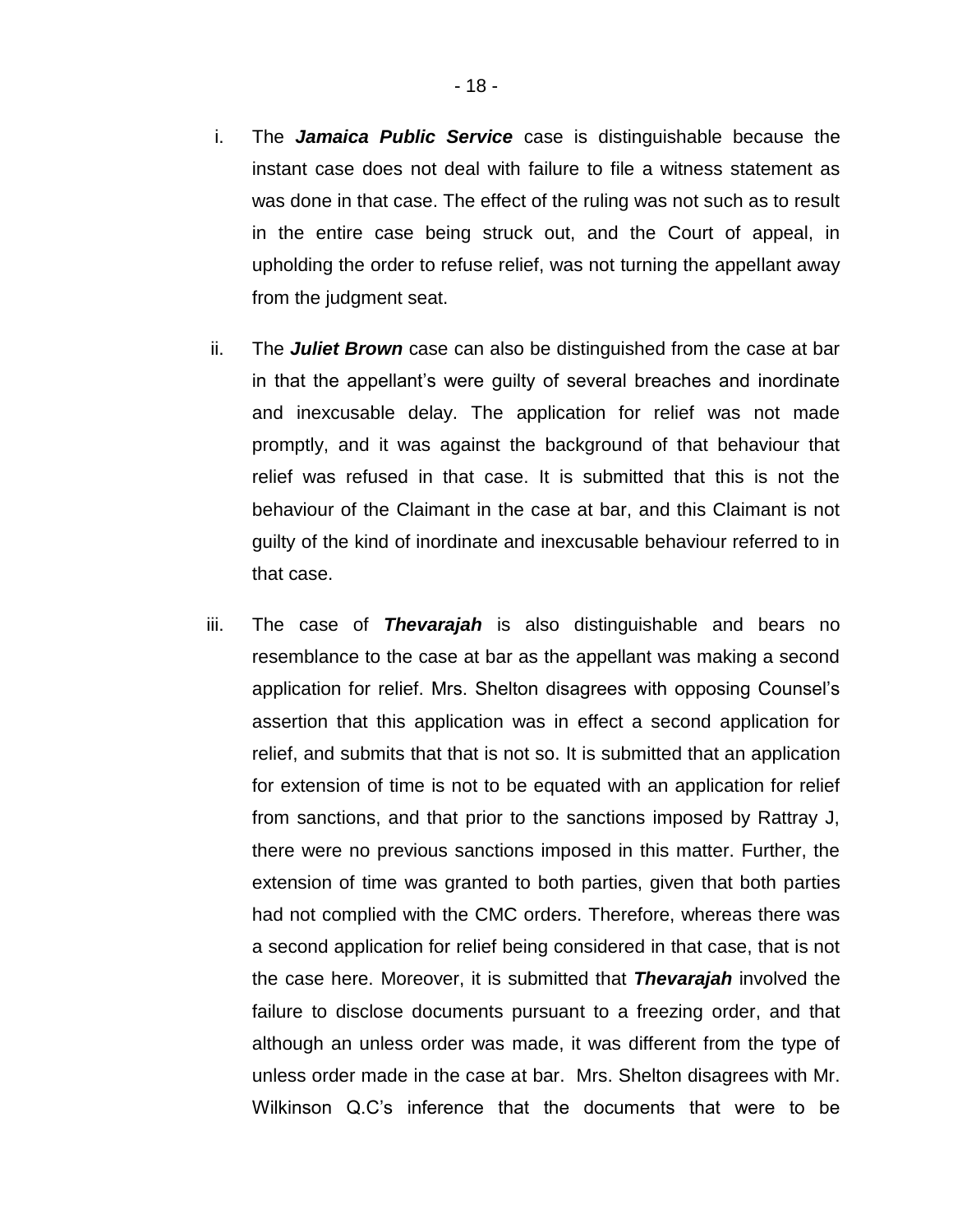disclosed, and the failure to disclose in that case were similar to those of the instant case. She also disagreed with the submission that, the Court having refused to grant relief in that case after finding that there was no good explanation, the same fate should be meted out to the Claimant. Mrs. Shelton asserted that what is crucial in this case is that the order of Edwards J ordered specific disclosure of documents "that are in the possession and or control of the Claimants". Therefore, the obligation on the claimant was to disclose only if the documents were in the possession or control of the Claimant. Thus, it is argued, the amended list of documents filed  $6<sup>th</sup>$  June 2017 by the Claimant complies with the order of Edward's J, albeit that it was late.

**[48]** In her reply, Counsel also wished to point out what she called inaccuracies made by Mr. Wilkinson Q.C. Firstly, Mrs. Shelton submitted that the impression being given to the Court by Queen's Counsel that the Defendants were denied inspection is grossly misleading as inspection would have been the Defendant's responsibility, and there was no order made for inspection on a specific date. The order for inspection would have been premised on Edwards J's order from 2016 and that order was in relation to standard disclosure only, with inspection to take place on or before the 14<sup>th</sup> December 2016. It is noted that when Rattray J made his orders he indicated that all the orders which would include the order for inspection were to be complied with by 25<sup>th</sup> May 2017. So, it is submitted, any inspection would have had to take place before the trial date, and if the Defendants had wanted to do inspection there is nothing to have precluded them from doing so.

**[49]** Secondly, Mrs. Shelton submitted that, Queen's Counsel's contention that the Claimant had admitted in its Notice of Application filed  $10<sup>th</sup>$  February 2017 that the matter could not go to trial without the Bank of America documents is a very serious inaccuracy and that the Claimant made no such admission. She asserted that the documents mentioned were the documents that the Claimant intended to rely on and that these documents had nothing to do with the Bank of America documents. The Bank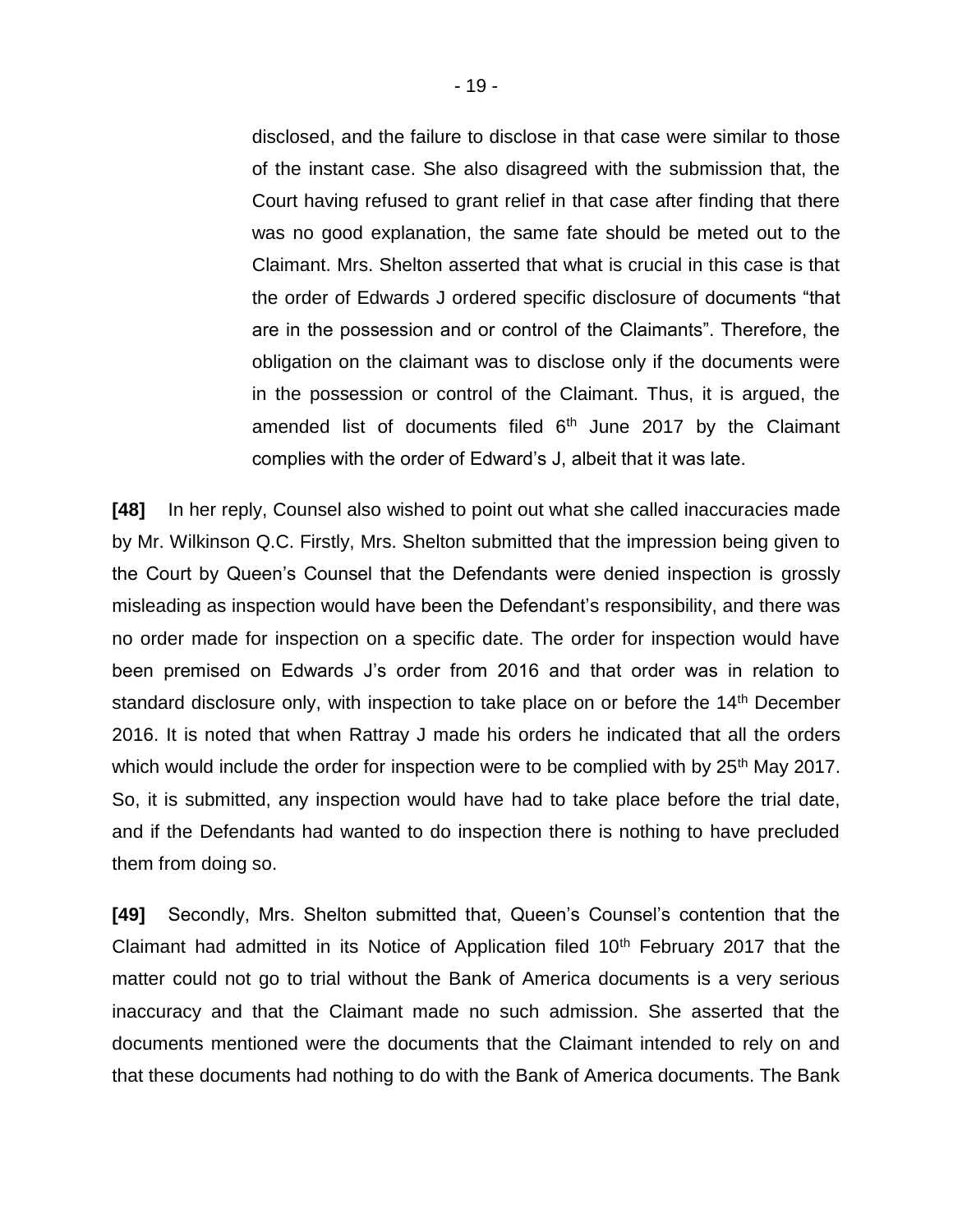of America documents to which Counsel referred are not documents on which the Claimant is relying.

#### **LAW AND ANALYSIS**

**[50]** There is no dispute that the Claimant failed to comply with the unless order (order 3)made by Rattray J, and would need to seek relief from sanctions for its case to be able to move forward. The extent of the breach, however, is disputed. Mrs. Edwards-Shelton argued that the Claimant is only seeking relief in relation to the amended list of documents that was filed out of time on  $6<sup>th</sup>$  June 2017, as well as for late service of the relevant documents, since Mr. Wilkinson is taking issue with them. On the other hand, Mr. Wilkinson asserts that the Claimant, not only failed to address the order for specific disclosure in its list of documents filed 25<sup>th</sup> May 2017, but also served the relevant documents two (2) days late, and has still failed to give specific disclosure.

**[51]** Order 3 of Rattray J's order required both parties to comply with the orders made by Edwards J at CMC, failing which the defaulting party's case would stand struck out. The evidence before the Court is that the Claimant has failed to comply with those CMC orders, in that, although the Claimant filed its list of documents, listing questionnaire, statement of facts and issues, and witness statements in time on 25<sup>th</sup> May 2017, the Claimant served those documents late, the documents having been served on the Defendants on Friday, 26<sup>th</sup> May 2017 at 4:02 p.m. I agree with Mr. Wilkinson Q.C. that, service after 4:00 p.m., is to be treated by the Court as service on the following business day [see **Civil Procedure Rule (CPR) 6.6(2)**], which would have been the following Monday, 29<sup>th</sup> May 2017. Therefore, the Claimant would have effectively served the Defendants two (2) days later than the date stipulated by the order. I am of the view that, based on the wording of Edwards J's orders, compliance in respect of orders 1, 3, 5 and 9 would have required service by the relevant date and time, that being the extended date and time given by Rattray J of 25<sup>th</sup> May 2017 at 4:00 p.m.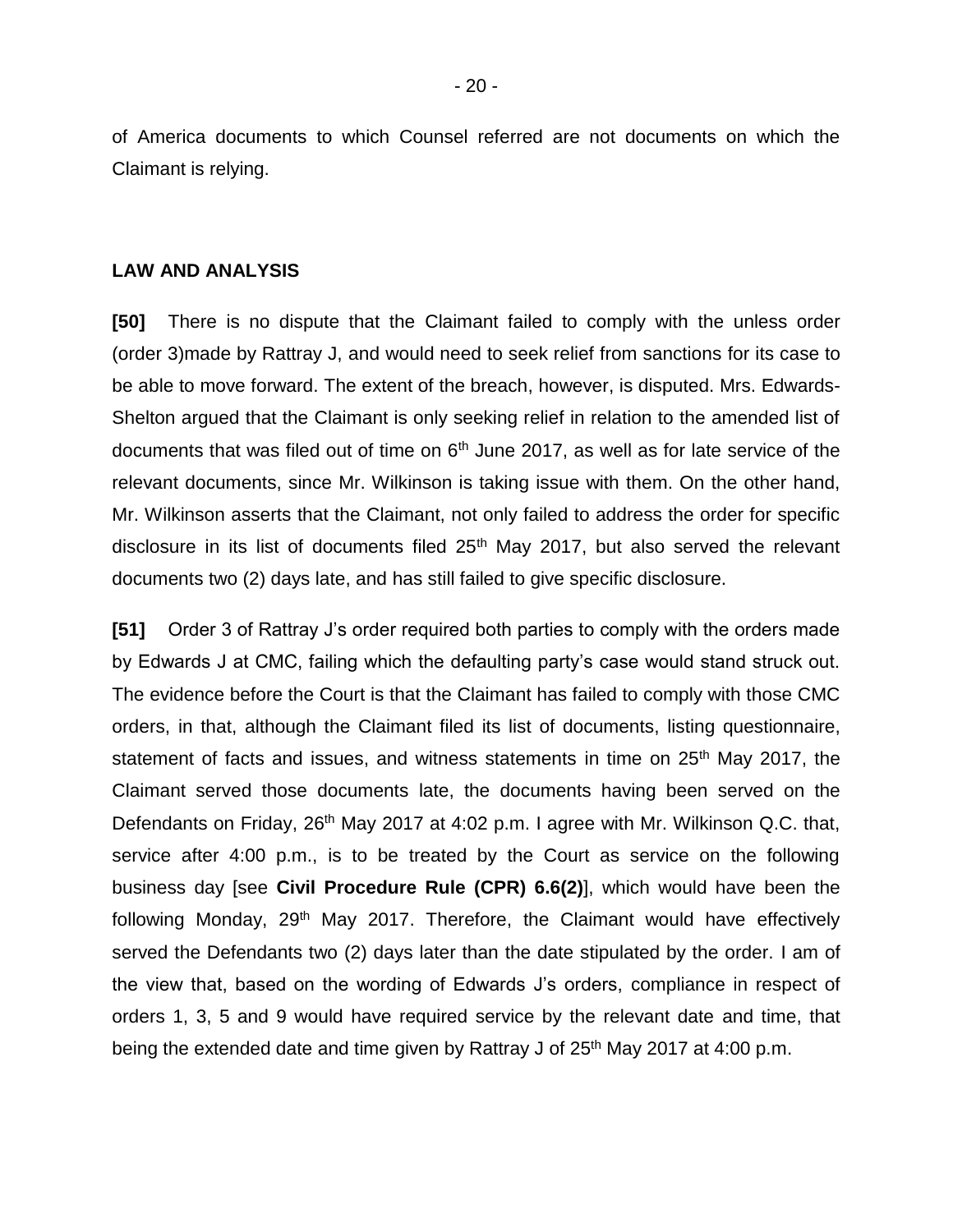**[52]** Further, the Claimant failed to address, in its list of documents filed 25<sup>th</sup> May 2017, the order for specific disclosure made by Edwards J. Although, this was corrected by an Amended List of Documents filed by the Claimant  $6<sup>th</sup>$  June 2017, outlining that the Claimant does not have possession of these documents, the parties join issue as to whether the order for specific disclosure has been complied with. The Claimant says yes, whilst the Defendant argues that the order has still not been complied with.I will address this issue, further on in this judgment.

**[53] Rule 26.4(7)** provides that "where the defaulting party fails to comply with the terms of any "unless order" made by the Court that party's statement of case shall be stuck out".

**[54]** Further, pursuant to **rule 26.7**, the sanction contained in the order of Rattray J would have effect when the failure to comply occurred until and unless the Claimant obtains relief from sanctions. Suffice it to say that the Claimant must obtain relief for its case to be revived and for the Claim to continue.

**[55]** The Court's discretion to grant relief from sanctions is governed by **Civil Procedure Rule (CPR) 26.8** which provides as follows:

> *"26.8 (1)An application for relief from any sanction imposed for a failure to comply with any rule, order or direction must be –*

- *(a) made promptly; and*
- *(b) supported by evidence on affidavit.*
- *(2) The Court may grant relief only if it is satisfied that –*
	- *(a) the failure to comply was not intentional;*
	- *(b) there is a good explanation for the failure; and*
	- *(c) the party in default has generally complied with all other relevant rules, practice directions orders and directions.*
	- *(3) In considering whether to grant relief, the court must have regard to -*
		- *(a) the interests of the administration of justice;*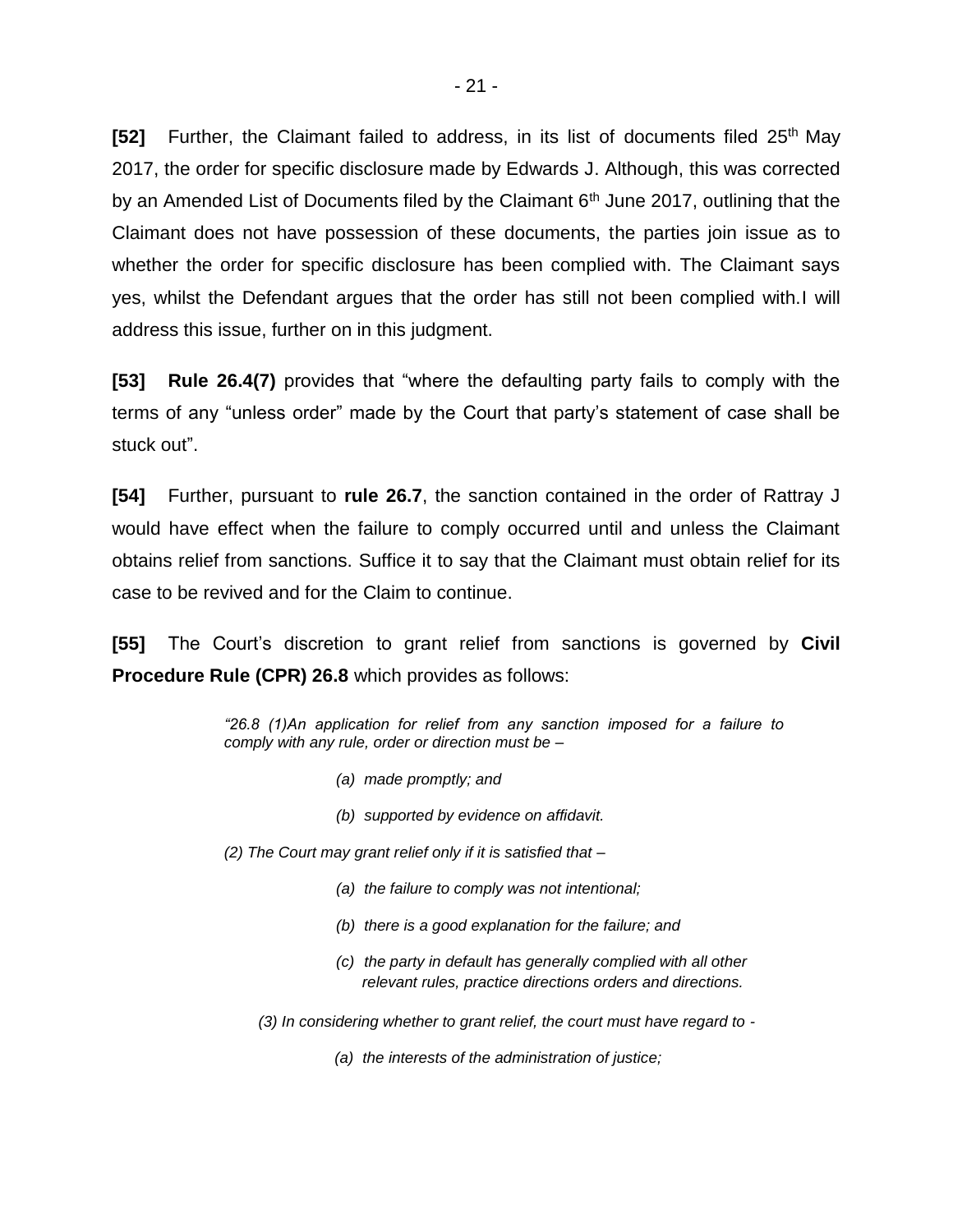- *(b) whether the failure to comply was due to the party or that party's attorney-at-law;*
- *(c) whether the failure to comply has been or can be remedied within a reasonable time;*
- *(d) whether the trial date or any likely trial date can still be met if relief is granted; and*
- *(e) the effect which the granting of relief or not would have n each party.*

*(4) The court may not order the respondent to pay the applicant's costs in relation to any application for relief or not would have on each party."*

**[56]** This rule has been interpreted time and time again by our Court of Appeal, suffice it to say that the approach that the Court should take is sufficiently clear. In **Jamaica Public Service Co. Ltd v Charles Vernon Francis and Columbus Communications Jamaica Ltd. (trading as Flow)** [2017] JMCA Civ 2, Edwards JA (Ag.), in giving the unanimous decision of the Court of Appeal, confirmed and reiterated that Court's previous decisions of *Villa Mora Cottages*and*H. B. Ramsay and Associates Ltd et al v Jamaica Redevelopment Foundation Inc and another*[2013] JMCA Civ 1, wherein it was decided that the factors in rule 26.8(2) are to be considered cumulatively and are threshold requirements, so that, 'a litigant must pass the cumulative threshold requirements of rule 26.8(2) in order for the Court to consider granting relief' [**paragraph 54**]. It is thereafter that the Court would then go on to consider the factors in rule 26.8(3) [*ibid*].

**[57]** It is to be noted that the parties have approached this matter with much focus on the factors in **rule 26.8(3)**. Whilst these are important, these factors are to be considered after the Court is satisfied that all the threshold requirements of **rule 26.8(1)**  and **(2)** have been met. The authorities indicate that the application must be made promptly and supported by affidavit evidence in order for the Court to even consider the application, and thereafter, the Court will determine whether the failure was intentional, whether there is a good explanation for the failure and whether the party has generally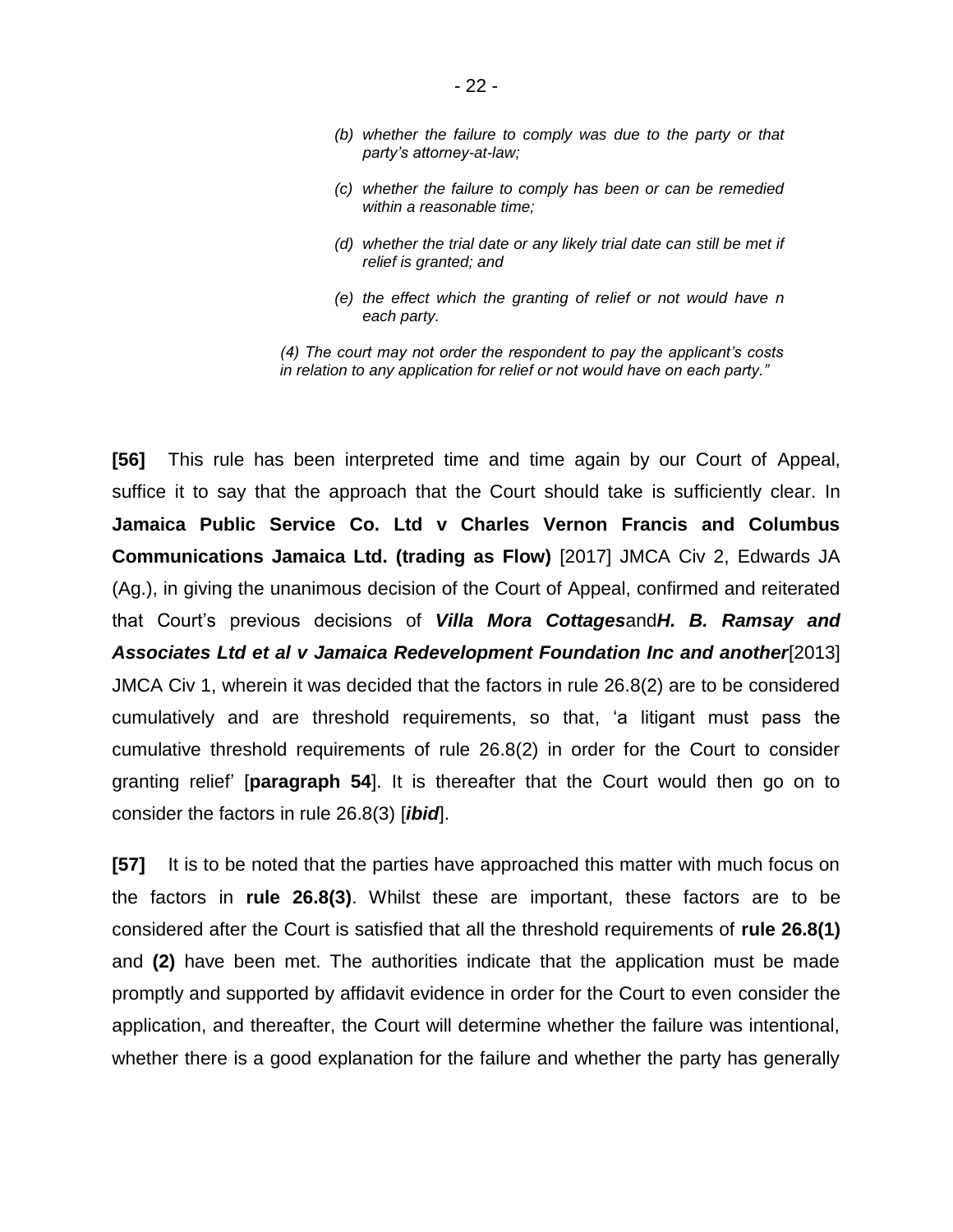complied with all other rules, directions and orders of the Court. Where an applicant fails to satisfy any of these conditions the application must fail.

**[58]** In *Jamaica Public Service*, after considering the relevant CPR provisions and various authorities, Edwards JA (Ag.) went on to outline the approach that the Court ought to take in matters of this nature. At paragraph 57 she stated the following:

> *"…In this jurisdiction, a first instance judge faced with an application for relief from sanctions must begin from a point of principle that (a) the orders of the court must be obeyed; (b) all requirements of rule 26.8(1) and 26.8(2) must be met; (c) once those requirements have been met, it is the duty of the judge to have regard to the interest of the administration of justice and ensure that justice is done in accordance with the overriding objective, without resort to needless technicalities, in keeping with the factors set out in rule 26.8(3); (d) a litigant is entitled to have his case heard on the merits and should not lightly be denied that right; and (e) the court must balance the right of the litigant against the need for timely compliance. Taking all that into consideration, the approach to the application of the rule should be that taken in H B Ramsay and Associates Ltd and another v Jamaica Redevelopment Foundation Inc and another.*

**[59]** Edwards JA concluded in **paragraph 67** that there is no basis for considering the overriding objective or any of the factors in **rule 26.8(3)** where the applicant has not met the threshold requirements. Where there is no good explanation for the failure to comply, this is fatal to the application for relief and the Court is precluded from granting the relief sought [**paragraphs 46, 63 and 69**].

**[60]** In *H. B. Ramsay and Associates[supra]*, the Court of Appeal, per Brooks JA, in refusing the appeal on the basis that the application for relief at first instance was not made promptly and provided no explanation for the default, said the following at paragraph 31 as to the requirements for relief:

> *"An applicant who seeks relief from a sanction, imposed by his failure to obey an order of the court, must comply with the provisions of rule 26.8(1) in order to have his application considered. If he fails, for example, to make his application promptly the court need not consider the merits of the application. Promptitude does, however, allow some degree of flexibility and thus, if the court agrees to consider the application, the next hurdle that the applicant had to clear is that he must meet all the requirements set out in rule 26.8(2). Should he fail to meet those requirements then the court is precluded from granting him relief. There would, therefore, be no need for a court, which finds that the applicant has failed to cross the threshold created by rule 26.8(2), to consider the provisions of rule 26.8(3) in relation to that applicant.*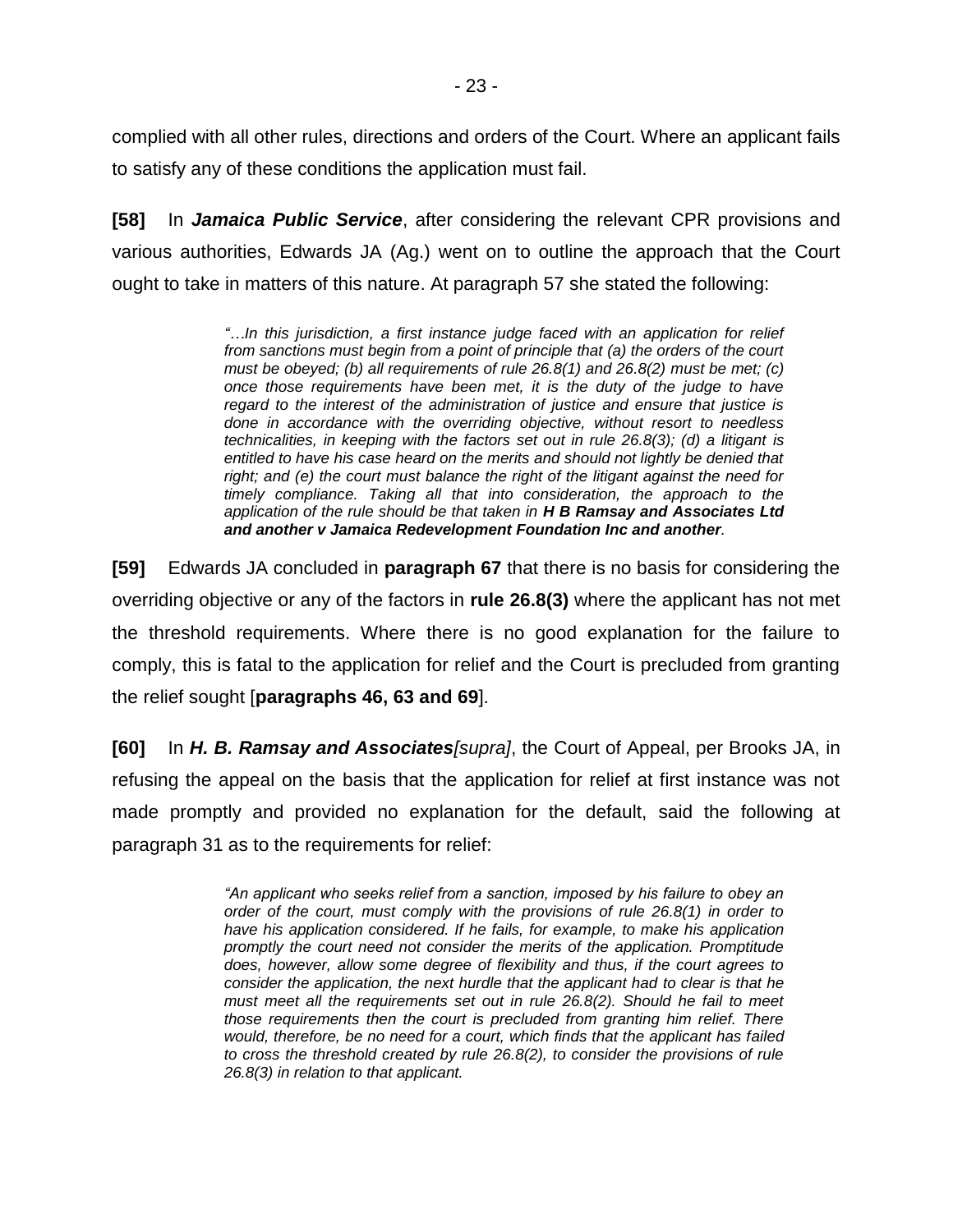**[61]** In assessing this application, I alsobear in mind the balancing act that the Court has to perform in the administration of justice, ensuring on the one hand that parties are treated fairly and given a fair chance to ventilate issues on the merits, whilst on the other hand ensuring compliance with its rules and preventing abuse of its processes by litigants and attorneys. This Court is cognizant that it is usually preferable, and in the best interests of fairness and justice, to have cases adjudicated on the merits. However, the Court ought not to sit idly by and allow litigants, attorneys and other stakeholders to flout its rules, orders and directions. Harris JA in *Villa Mora* at page 10 stated the following:

> *It cannot be disputed that orders and rules of the Court must be obeyed. A party's non-compliance with a rule or an order of the Court may preclude him from continuing litigation. This, however, must be balanced against the principle that a litigant is entitled to have his case heard on the merits. As a consequence, a litigant, a litigant ought not to be deprived of the right to pursue his case.*

> *The function of the Court is to do justice. "The law is not a game, nor is the Court an arena. It is…the function and duty of a judge to see that justice is done as far as may be according to the merits" per Wooding, C.J. in Baptiste v. Supersad [1967] 12 W.I.R. 140 at 144. In its dispensation of justice, the Court must engage in a balancing exercise and seek to do what is just and reasonable in the circumstance of each case, in accordance with Rule 1 of the C.P.R.*

**[62]** It is to be noted that In *Jamaica Public Service*, Edwards JA (Ag.), who had regard to the aforementioned quote made by Harris JA in *Villa Mora*, in performing this balancing act, still went on to find that the rules and circumstances dictated that relief be refused.

**[63]** Finally, I consider that McDonald-Bishop J (as she then was), in **Branch Developments Ltd. T/A Iberostar Rose Hall Beach Hotel v The Bank of Nova Scotia Jamaica Ltd.** [2014] JMSC Civ. 003, at paragraph 34, summarized the approach of the Caribbean Court of Justice (CCJ) in the case of **Barbados Redifussion Service Ltd. v Asha Mirchandeni and Others (no.2)** (2006) 69 WIR 52 in relation to striking out after non-compliance with an unless order as follows:

> *"(1) Broadly speaking, strike-out orders should be made either when that is necessary in order to achieve fairness or when it is necessary in order to maintain respect for the authority of the court's orders. In this context 'fairness' means fairness not only to the non-offending party but also to other litigants who are competing for the finite resources of the court.*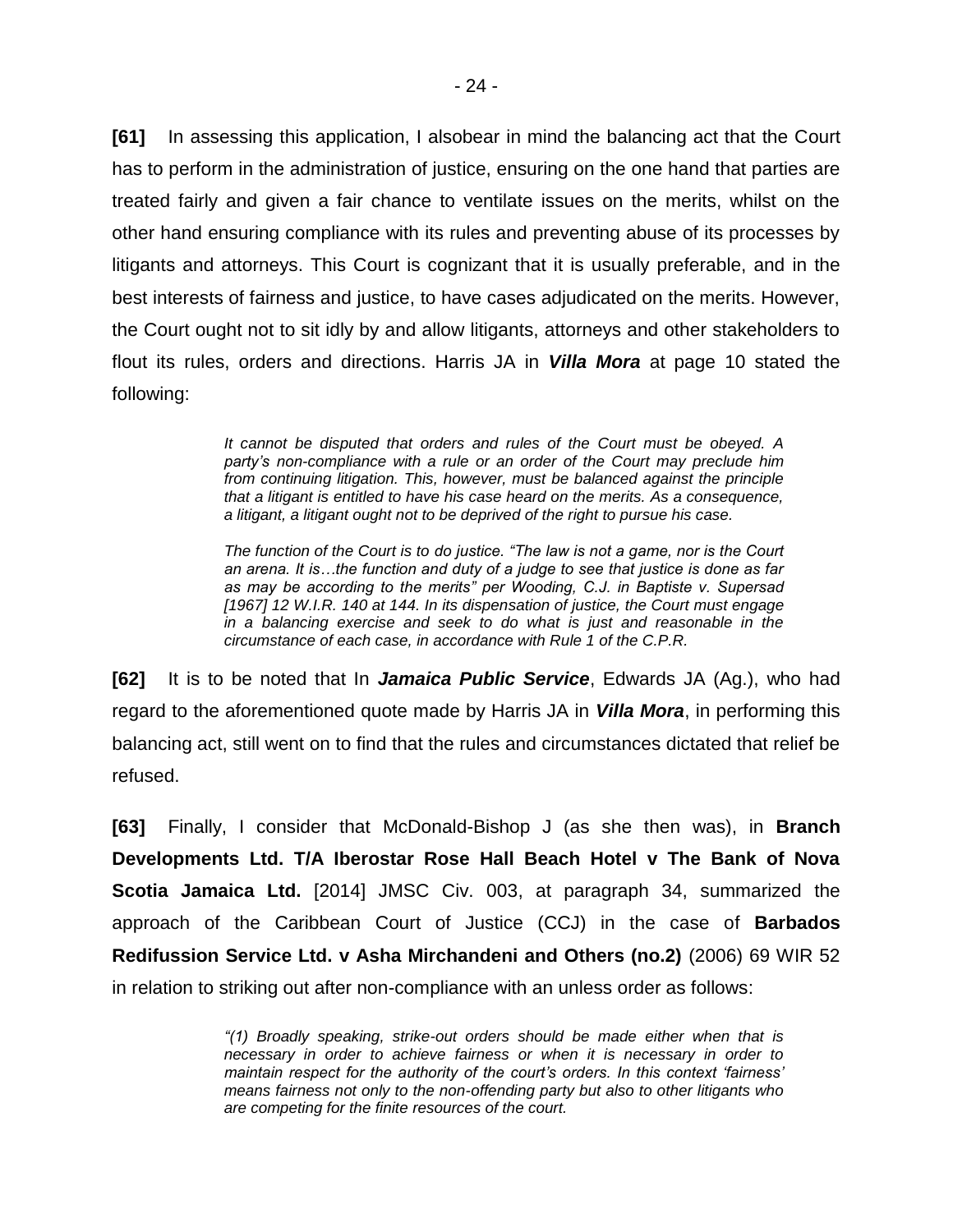*(2)…*

*(5) While the general purpose of a strike-out order in such circumstances may be described as punitive, it is to be seen not as retribution for some offence but as a necessary and to some extent symbolic response to a challenge to the court's authority, in circumstances in which failure to make such a response might encourage others to disobey court orders and tend to undermine the rule of law. This is the type of disobedience that may properly be categorised as contumelious or contumacious.* 

*(6) What is required is a balancing exercise in which account is taken of all the relevant facts and circumstances of the case. For one thing, it must be recognised that, even within the range of conduct that may be described as contumelious, there are different degrees of defiance which cannot be assessed without examining the reason for the non-compliance.*

*(7) The fact that what has been breached is an 'unless' order has a special significance, as such an order is framed in peremptory terms which makes it clear to the party to whom it is directed, that he is being given a last chance.*

*(8) The previous conduct of the defaulting party will obviously be relevant, especially if it discloses a pattern of defiance. It is also relevant whether the noncompliance with the order was total or partial.* 

*(9) Normally it will not assist the party in default to show that the non-compliance was due to the fault of his lawyer since the consequences of the lawyer's acts or omissions are as a rule visited on his client. There may be an exception made, however, when the other party has suffered no prejudice as a result of the noncompliance.* 

*(10) other factors* 

## *Was the application made promptly?*

**[64]** In relation to **rule 26.8(1)(a)**, as to whether the application was made promptly, Mrs. Edwards-Shelton lamented that the application was made a mere two (2) days after it was discovered that the Claimant had been in breach of the unless order. However, when considering whether an application has been made promptly, 'the starting point should be the point at which the breach occurred and the matter cannot proceed without reference to the Courts' [**Phillip Hamilton v Frederick Flemmings & Another** [2010] JMCA Civ 19, paragraph 41], and should depend on the circumstances of the case [*H.B. Ramsay & Associates Ltd [supra]]*. Further, in the latter case, the Court of Appeal dismissed the submission by the Applicant that the question of promptitude should take into account the time at which the applicant became aware of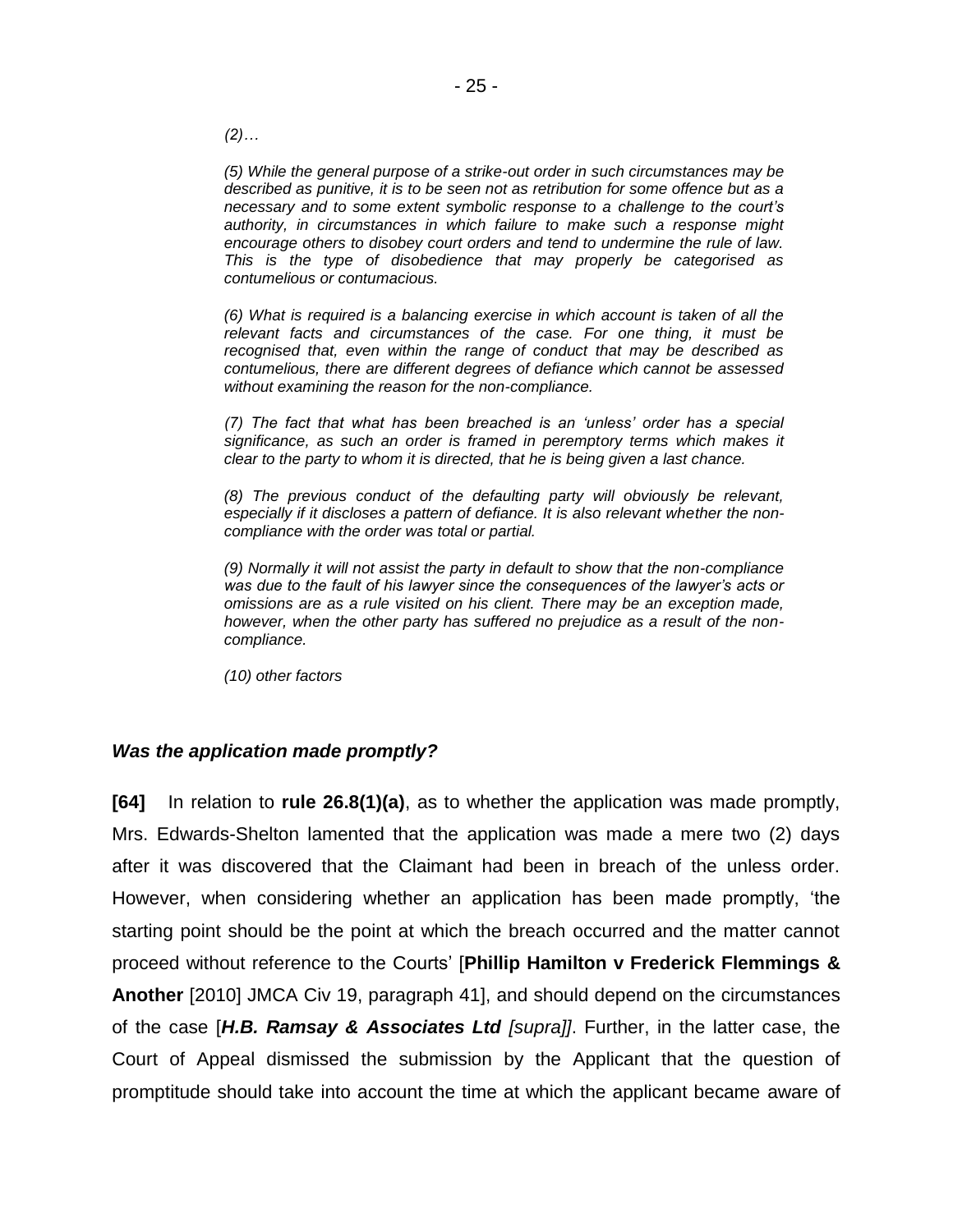the default, and not the time at which the default occurred, and found that such submission does not have much force in the context of a sanction that is applied pursuant to an "unless order" [paragraph 14]. In that regard, in the instant case, the Claimant breached the order on  $25<sup>th</sup>$  May 2017, and filed its application on the  $6<sup>th</sup>$ June 2017, twelve (12) days after the breach. Notwithstanding that the trial was set for  $12<sup>th</sup>$ June 2017, I do not think the delay is substantial. Thus, I find that the application was made promptly.

#### *Is the application supported by evidence on affidavit?*

**[65]** In relation to *rule 26.8(b)*, as to whether the application is supported by evidence on affidavit, the Court has regard to the aforementioned affidavit of Matthew Ricketts. However, although the affidavit provides evidence to explain the reason for its failure to address the documents listed in the orders for specific disclosure, the affidavit fails to provide an explanation as to why the Claimant failed to serve the relevant documents at the time stipulated in Rattray J's order. In light of my finding earlier in this judgment that the Claimant was also in breach of the order due to its late service, I am in agreement with Queen's Counsel that the Claimant has provided no explanation in that respect, and as a result, there is no explanation for the Court to assess as good or bad. Rule 26.8(1)(b) provides that the application must be supported by evidence on affidavit. The inevitable consequence of the Claimant's failure to meet this threshold requirement, as espoused by the aforementioned Court of Appeal authorities, as harsh as it may seem, is that the Claimant cannot be granted relief.

**[66]** This Court finds it necessary to make note of the indifferent attitude of the Claimant in relation to the late service of the documents in breach of the order, so much so that not only did Counsel neglect to address it in the affidavit in support of the application for relief, but also, did not seek to address the issue at all before this Court, until Counsel for the Defendant took issue with it. The Court recalls Mrs. Edwards-Shelton's submissions on the point to the effect that the late service is *de minimis* and that for the Court to refuse the Claimant the opportunity to pursue its claim based on late service would be a great injustice. It would be remiss of this Court if it failed to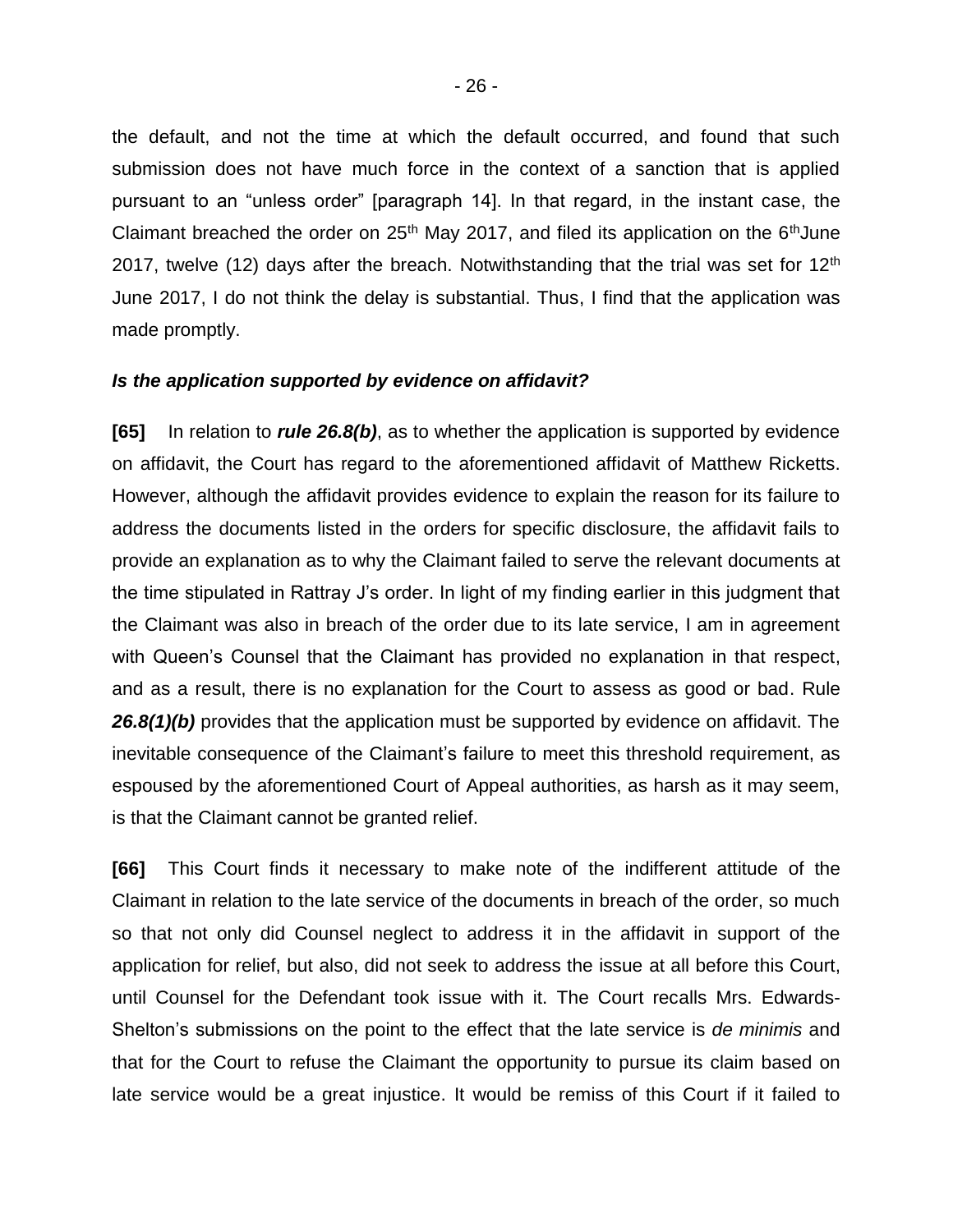reiterate that the Court will not give approval such an attitude by Counsel and litigants to compliance with timelines set by rules, orders and directions of the Court. This Court does not view the order of the Court and the breach thereof as *de minimis*.

**[67]** Notwithstanding the absence of affidavit evidence as to the late service, I will go on to consider the other factors.

## *Is there a good explanation for the failure to comply and was it intentional?*

**[68]** The explanation proffered in the affidavit of Matthew Ricketts is that the failure to comply was not intentional and was due to 'a clerical error that occurred whilst the list of documents was being drafted', and further, "…due in part to the preparation of the documents in compliance with the Orders made by the Honourable Mr. Justice A. Rattray made on May 17, 2017, a mere eight (8) days prior to the deadline set out in the Orders…" [paragraphs 12 and 13]. In that regard, the Court accepts that the breach was not intentional.

**[69]** The rules do not outline what is to be considered a good explanation or how the Court should go about determining what amounts to a good explanation. Therefore, such a determination is within the discretion of the judge, and in my view, ought to be based on what is fair and just in the circumstances of each case. Notwithstanding this, this Court is guided by various judicial decisions in which the Courts have had to grapple with this issue of what amounts to a good explanation. These authorities demonstrate that the Court will not ordinarily countenance inadvertence or administrative inefficiency, whether it be that of the litigant or counsel.

**[70]** In the recent decision of **Mirage Entertainment Limited v Financial Sector Adjustment Company Limited et al** [2016] JMCA App 30,per Williams JA stated the following in relation to the issue of inadvertence by counsel:

> *"[26]…The reason offered by the applicant was the often used excuse of the inadvertence of its attorney.*

> *[27] As often as this excuse is used, is as often as this court has expressed its displeasure of having it being relied on. Indeed in Anthony Powell v The*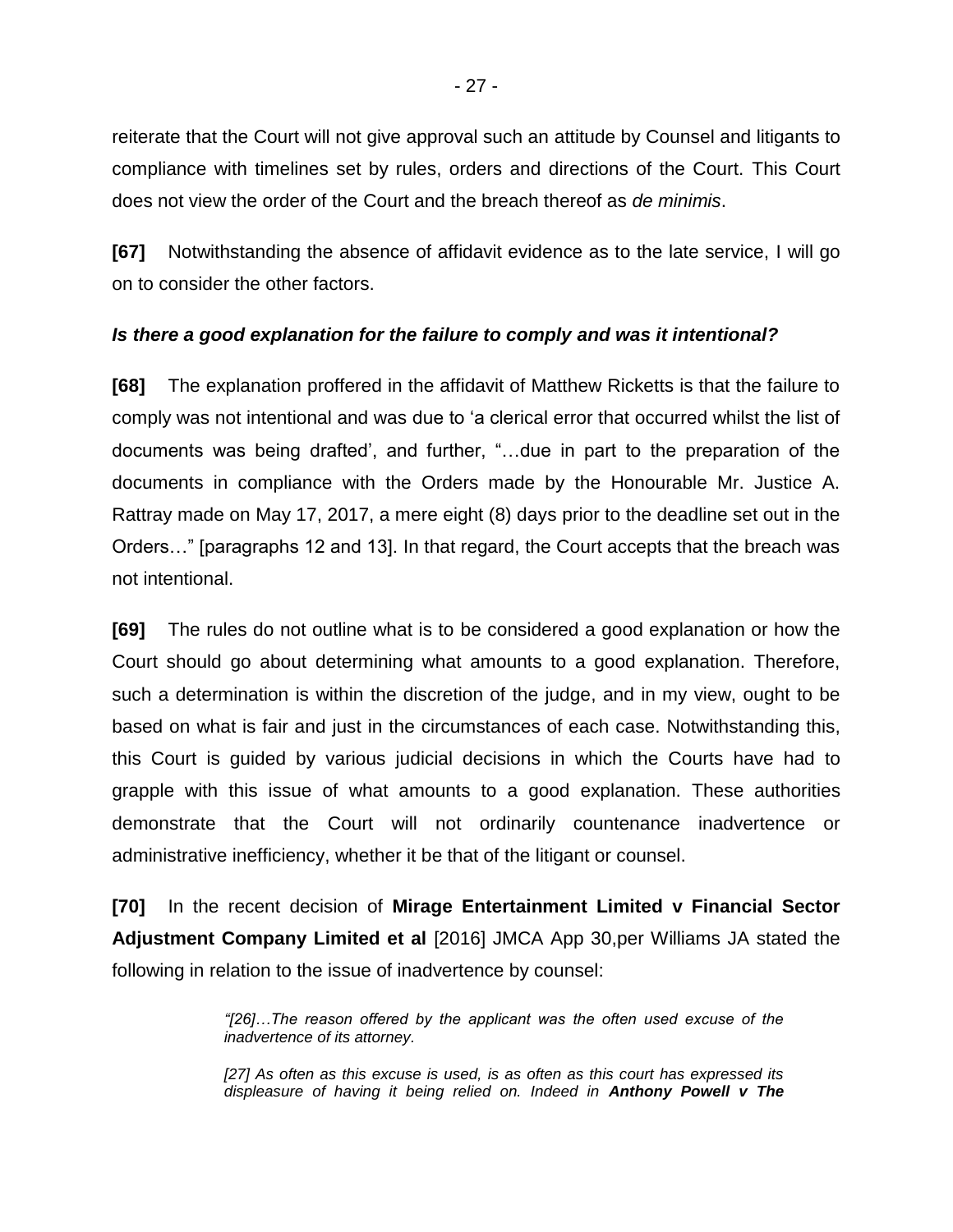*Attorney General for Jamaica [2014] JMCA Appeal 33, Panton P expressed it thus: at paragraph [8]:*

*"In my view, the statement as to inadvertent neglect is one that has been overworked in these courts and ought to be given short shrift. Legal representation is a very serious matter, and there is no place for inadvertent neglect when the court has set firm timelines, especially often there what been earlier disregard of the rules and orders made under those rules".*

**[71]** In *Mirage* the Court of appeal was concerned with an application for Court orders to, inter-alia, restore the applicant's appeal, the appeal having been struck out for want of prosecution. The Court considered the application for relief under **rule 26.8** of the CPR pursuant to its discretion under **rule 2.15(1)** of the **Court of Appeal Rules** which allows it to exercise all the powers of the Supreme Court. In assessing whether there was a good explanation for failure to file the record of appeal and skeleton arguments, the Court considered that the applicant had done nothing since filing the notice and grounds of appeal four years earlier, and that the applicant had previously been granted an extension of time to file the documents.

**[72]** The Court found that the explanation given, that the delay 'was not the fault of the appellant but that of the appellant's attorneys who through inadvertence did not act in accordance with the extension of time granted by the Court', could 'hardly be regarded as anything close to an explanation and even less one that could be considered good' [**paragraph 28**].

**[73]** In *Jamaica Public Service,* again, the court of appeal rejected a similar explanation from the appellant, which was deemed to be one of administrative inefficiency. The matter involved an appeal from a decision of the lower Court refusing relief from sanctions, in circumstances where the appellant had failed to file its witness statements in the time allotted. The explanation given was that the witnesses were travelling outside of the parish and island for an extended period due to work related commitments and so were unavailable. In refusing relief, Edwards JA (Ag.) considered that the witnesses were employees of the appellant company and were under its direction and control, and no explanation had been provided as to why they were nor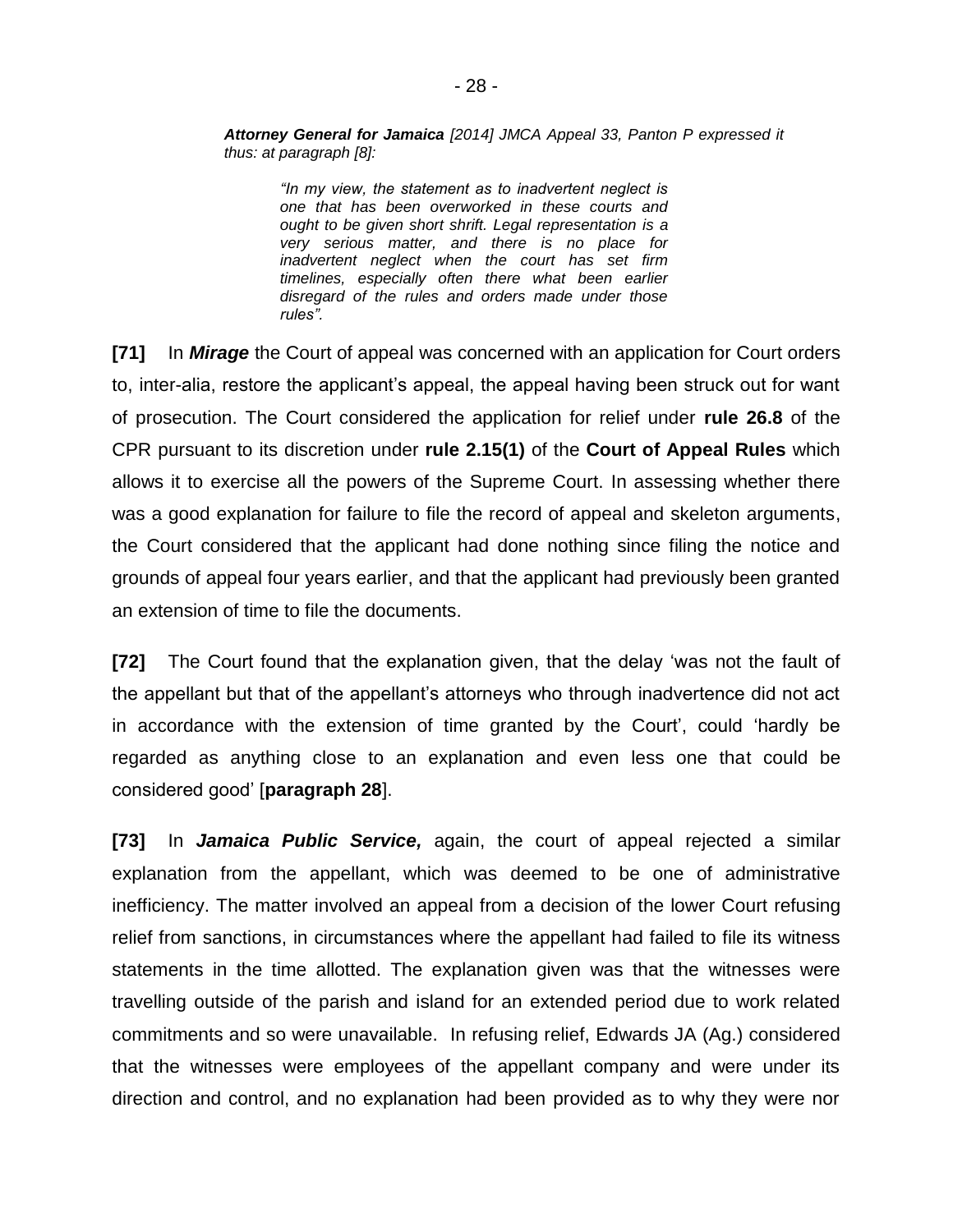directed to make themselves available to give statements or rostered in such a way as to allow them to be available for statements to be taken from them. The learned justice of appeal concluded that the appellant's conduct in failing to comply amounted to 'administrative inefficiency' which in her view did not amount to a good explanation.

**[74]** The Court in *Jamaica Public Service* relied on the decision of the Privy Council in **The Attorney General v Universal Projects Limited** [2011] UKPC 37, an appeal from the Court of Appeal of Trinidad and Tobago, wherein the board dismissed what was deemed to be an application for relief from sanctions following the defendant's noncompliance with an unless order extending time for it to file its defence. The explanation given was that it had been decided that the Attorney General's Chambers should retain outside counsel, authorisation for which would need to be obtained from the Solicitor General, and there was a delay because there was no Solicitor General at the time. In considering whether the defendant had a good explanation for its failure, the board stated the following at paragraph 23:

> *"The Board cannot accept these submissions. First, if the explanation for the breach ie the failure to serve a defence by 13 March connotes real or substantial fault on the part of the defendant, then it does not have a "good" explanation for the breach. To describe a good explanation as one which "properly" explains how the breach came about simply begs the question of what is a "proper" explanation. Oversight may be excusable in certain circumstances. But it is difficult to see how inexcusable oversight can ever amount to a good explanation. Similarly if the explanation for the breach is administrative inefficiency.*

**[75]** The Board then went on to remark at paragraph 24, that, in circumstances where the defendant had been granted an extension of time of three (3) weeks to comply, 'it was incumbent on the defendant to do everything that it reasonably could to meet the extended timetable'.

**[76]** The case of *H. B. Ramsay* is another case in which the Court of Appeal refused to countenance inadvertence for failure to comply. That case is quite similar to the instant case in that the appellant's case was struck out following its failure to comply with an unless order that it pay costs awarded to the respondents by the date stipulated. This was somewhat of a second chance to the appellants, given that it had breached a previous order requiring same. Application for relief from sanctions was refused. The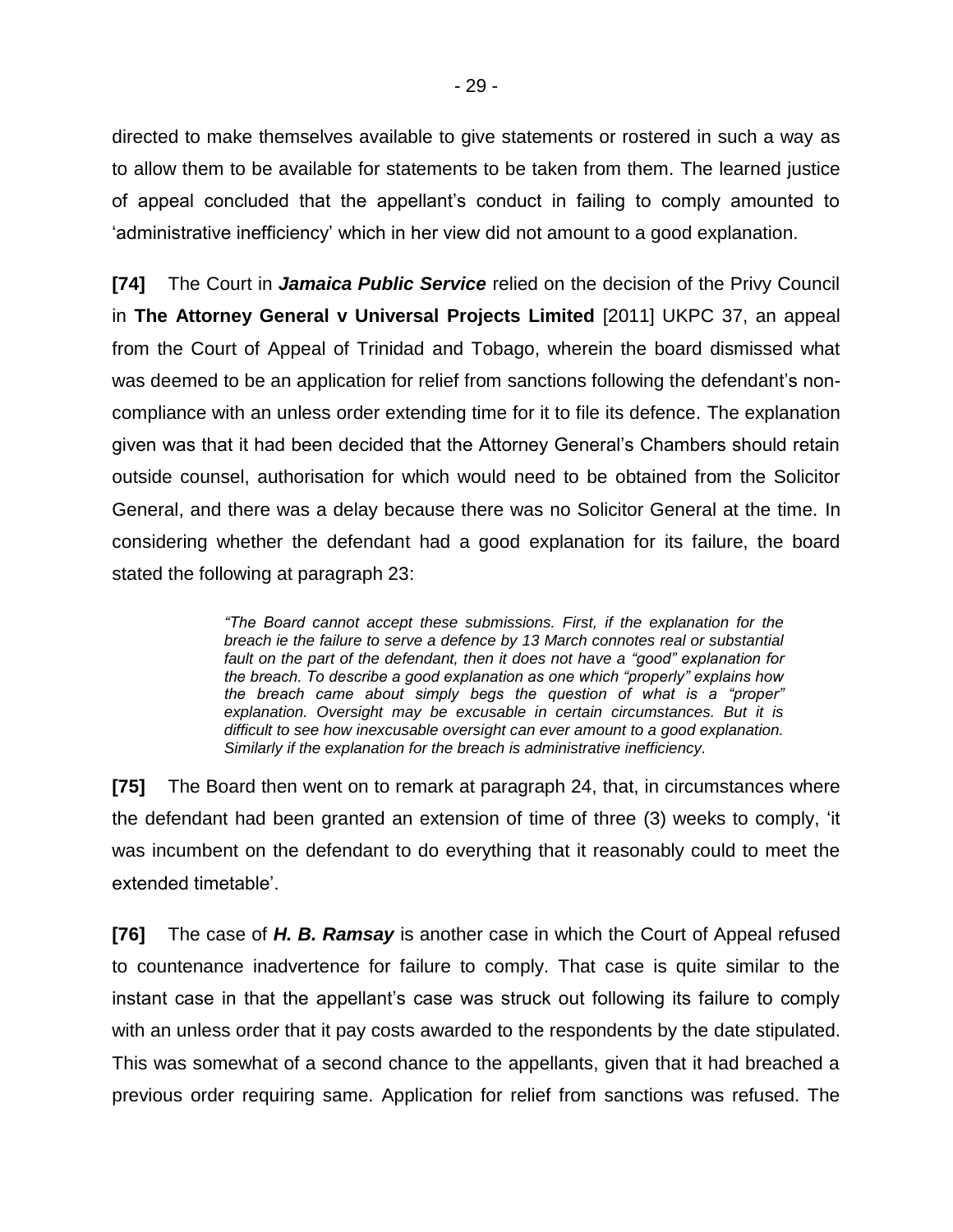failure was attributed to the appellant's attorneys-at-law, however no explanation was given by the attorneys in the form of affidavit evidence. Instead, the affidavit in support by Mr. Harold Ramsay, one of the appellants, notes that he paid the required sum to his attorneys two (2) days before the deadline and he had been informed by his attorneys that, 'as a result of inadvertence', the sums were not paid over. The attorneys did not dispute this allegation. In disposing of the matter, the Court accepted the submission of opposing counsel that the term "inadvertence" was not an explanation in itself, but rather, a conclusion to be drawn from an explanation [**paragraph 21**]. The Court went on to say the following:

> *"Without speculating what explanation the attorneys-at-law would have given, it would seem, accepting Mr. Ramsay'suncontroverted testimony about having paid over the monies, that at best, their explanation would have been "oversight".*  Based on the situation described above, and the expected action that it *demanded, I would describe such oversight as "inexcusable" and consequently, reject that explanation as being a good one." [paragraph 21]*

**[77]** In the instant case, the explanation given is that of a "clerical error" that occurred whilst the documents were being drafted, an explanation that was provided by one of the claimant's attorneys, who have quite admirably taken the blame for the noncompliance. Not only does that explanation fail to address the late filing as I have already found above, but also, it fails, as Mr. Wilkinson Q.C. has pointed out, to say exactly what the nature of the error was, for example, whether it was an error made by a secretary or other person whilst typing or whether the attorneys simply just forgot, or whatever other reason there could have been. This, in my view, is unacceptable and can in no way be deemed a 'good explanation'. It is inconceivable to this Court as to how the attorney for the Claimants, after having gone before Rattray J for an extension of timeseveral months after breaching the CMC Orders, and in the face ofa vociferous application to strike out the Claimant's case, that counsel for the claimant could cause or allow this state of affairs to unfold. Having been given a second chance, and in the face of an unless order that threatened the drastic consequence of seeing the Claimant's case struck out, compliance with the disclosure order should have been at the forefront of the minds of counsel, particularly where specific disclosure was being hotly pursued by counsel for the Defendant, who had taken the unrelenting position that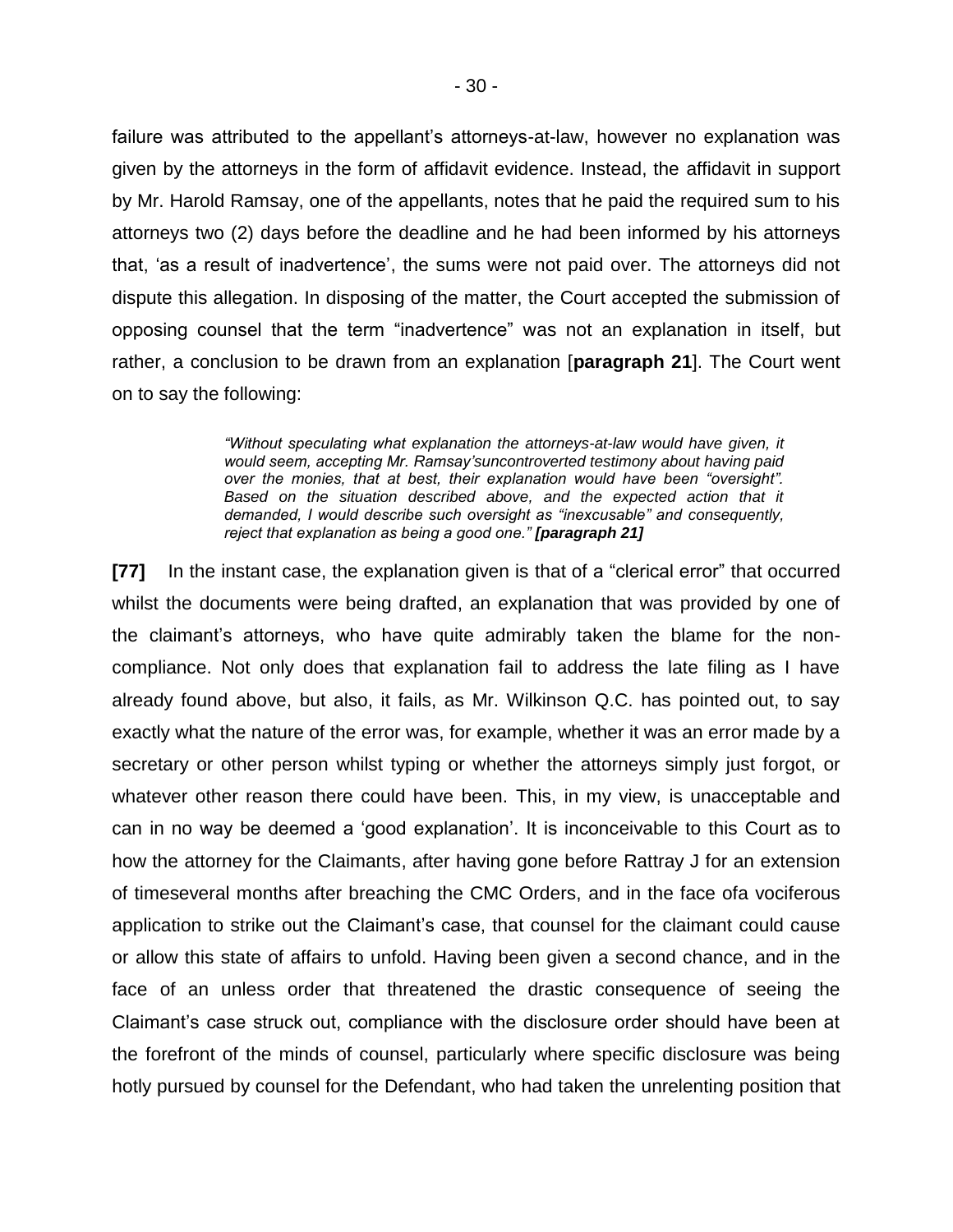the matter could not proceed without it. A simple proof reading of the document by any one of the claimant's attorneys ought to have revealed the error. In the premises, this Court is of the view that the oversight amounts to inexcusable neglect on the part of the Claimant's attorneys and is not a good explanation for the failure to comply. It is quite unfortunate that the Claimant will have to suffer for the error of its attorneys, however the law on this point is clear. The explanation must be a good one regardless of where it emanates from.

**[78]** The argument by Mrs. Shelton that due to the large volume of documents that had to be prepared to comply with the orders, and that the period for compliance had been condensed into eight days cannot be countenanced by this court. The claimant had well over a year to comply with the CMC orders but chose not to for whatever reason. If the claimant failed to make the relevant steps and preparation to comply with the CMC orders prior, and found it difficult to do so in eight (8) days, that would have been its own doing, the consequences of which it must accept. As stated by Jamadar JA in the Court of Appeal of Trinidad and Tobago decision of **Attorney General v Universal Projects Limited** (*supra*), a statement which was later approved by the Privy Council in its appeal (as cited by Edwards J at paragraph 66 of *Jamaica Public Service*):

> *"A party cannot in the face of a court order pursue a course that it knows or reasonably anticipates will lead it afoul of that order and then pray in aid of relief from the sanctions of the order the circumstances that it was aware could lead to default. In such circumstances a party must act promptly to either comply with the court order or to secure further directions so as to avoid default…"*

**[79]** Further, the argument that it would take the claimant as a company more time and effort than it would a lay person and that it would be more difficult for the company to comply with an order I find to be without merit. It is the claimant who has initiated this case and has brought the defendant before this Court. It is the claimant's duty to have had all its ducks in a row and all the arsenal it would need to support its case. If the claimant was not in such a position that would be its own fault and to its own peril. This Court does not believe that, the Claimant as a financial institution who is claiming in respect of loans issued would be so hard pressed to figure out what documents to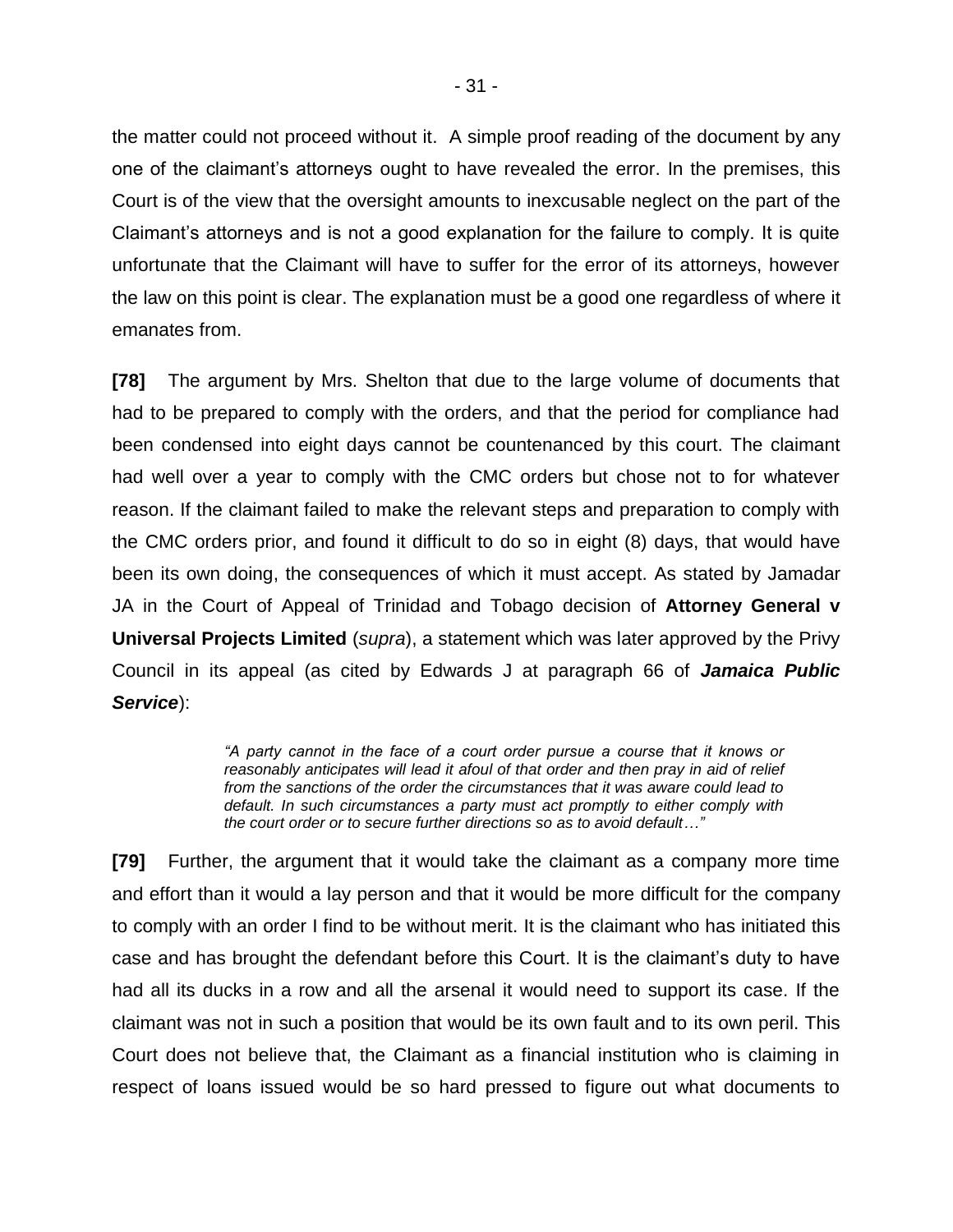submit and what witnesses to call. There must have been records available to the claimant to have caused it to form the view that the defendant was in breach of the loan in the first place, and that legal action was necessary. In any event, this argument is rejected.

**[80]** Of the other cases cited by the parties I find the case of **Juliet Brown and Orville Oniel Black v Henry Moncrieffe** [2014] JMCA App 15 to be useful.

**[81]** In the case of *Juliet Brown* [*supra*], the Court dealt with an application for extension of time to file Notice and Grounds of Appeal after judgment was entered for the respondent/claimant consequent on the applicant/defendants' case having been struck out for failure to comply with an unless order in respect of compliance with CMC orders. The applicants were deemed to have failed to give standard disclosure having failed to serve their list of documents after filing them. In deciding whether to grant leave, the Court of Appeal examined **rule 26.8** in determining whether the application had a real chance of success. Similar to the case at hand, the failure was attributed to the applicants' attorneys, in that they had appeared to have acted under the mistaken belief that an order for standard disclosure was fulfilled upon filing, without the needfor service. The Court of Appeal concluded this was not a good explanation for the failure. In coming to this decision, the Court noted that there had been inordinate and inexcusable delay that was compounded by 'inadvertence of counsel or administrative bungling'. The Court rejected the submission of counsel that a litigant ought not to suffer for the mistake of his attorneys, stating as follows:

> *"Whether through inadvertence of counsel or administrative bungling the episodes of such default take the matter well outside the situation that the court in Salter Rex alluded to when it indicated that courts do not like litigants to suffer for the faults of their lawyers". [paragraph 32]*

**[82]** The above reference to *Salter Rex* is in respect of the often-cited principle enunciated by Lord Denning in the case of **Salter Rex & Co. v Ghosh** [1971] 2 All E.R. However, notwithstanding this, the Court of Appeal found that the blunder of counsel was not a good explanation under *rule 26.8*.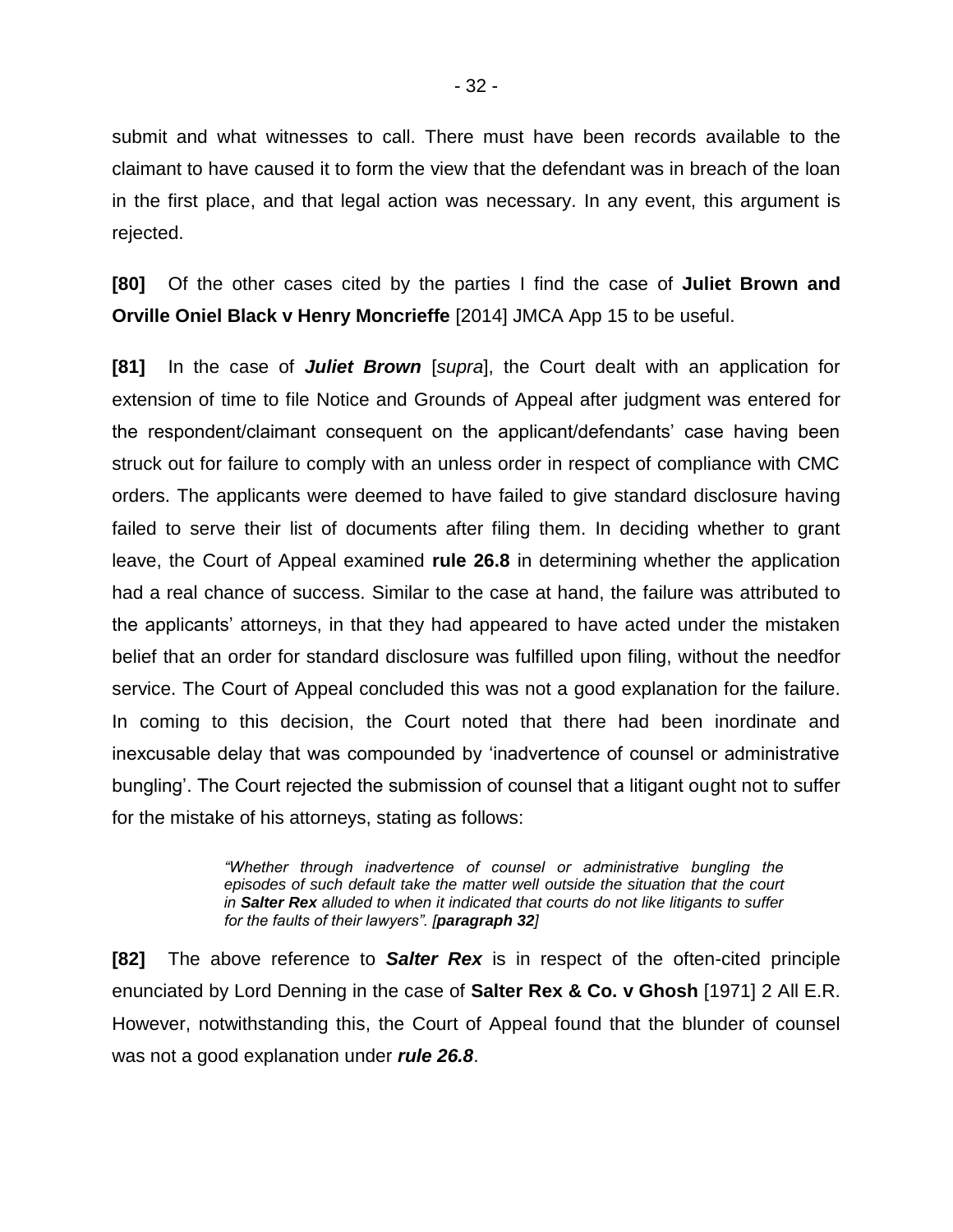**[83]** The case of*Villa Mora* (supra), which was relied on by the Claimant, involved an appeal from the decision of the Court below refusing an application for leave to extend time to file witness statements and to restore the appellant's defence which had been struck out pursuant to non-compliance with an unless order. In looking at the question of whether there was a good explanation, Harris JA noted that the failure to comply could be largely attributed to the appellant's attorneys, but found that this in itself would not be sufficient to bar the appellants from the proceedings. It was ultimately concluded that, the explanation proffered by the attorney that the failure was in part due to his transferral of his practice and difficulty locating some of the witnesses, was plausible and not rendered nugatory or inadequate (page 17). I do not find this case to be of much assistance to the case at bar for two reasons. Firstly, the explanation given in that case was very different in nature from the one in the instant case, in that, the reason proffered was not one of inadvertence or inefficiency, as is in this case. Secondly, Harris JA came to her decision to allow the appeal and grant relief with much consideration to the factors set out in rule 26.8(3), particularly that the trial date could still be met and that no prejudice would be caused to the respondent by the granting of the relief. As I have already stated above, the 2017 Court of Appeal decision of *Jamaica Public Service*, which is much later in time than *Villa Mora*, has decided that, as found in *H.B. Ramsay and Associates Ltd*, if there is no good explanation there is no need to consider the factors in rule 26.8(3).

**[84]** I am also of the view that the case of *Sherine Blake v Ldcosta Loans and Anor* [2015] JMSC Civ. 14, offers no assistance to the Claimant. That case turned in large part on the circumstances and the view that my brother Batts J took as to whether the explanation proffered was a good one. The facts are that the Claimant sought relief from sanctions after having its case struck out for failure to comply with an unless order requiring standard disclosure. The claimant filed its list of documents seven days after the date stipulated, triggering the unless order, and then made its application for relief a day later. The Claimant in that case proffered a similar explanation to the that proffered in the instant case, attributing the default to its attorneys owing to the 'massive volume of documents' it was required to 'examine, label, log and subsequently compile a list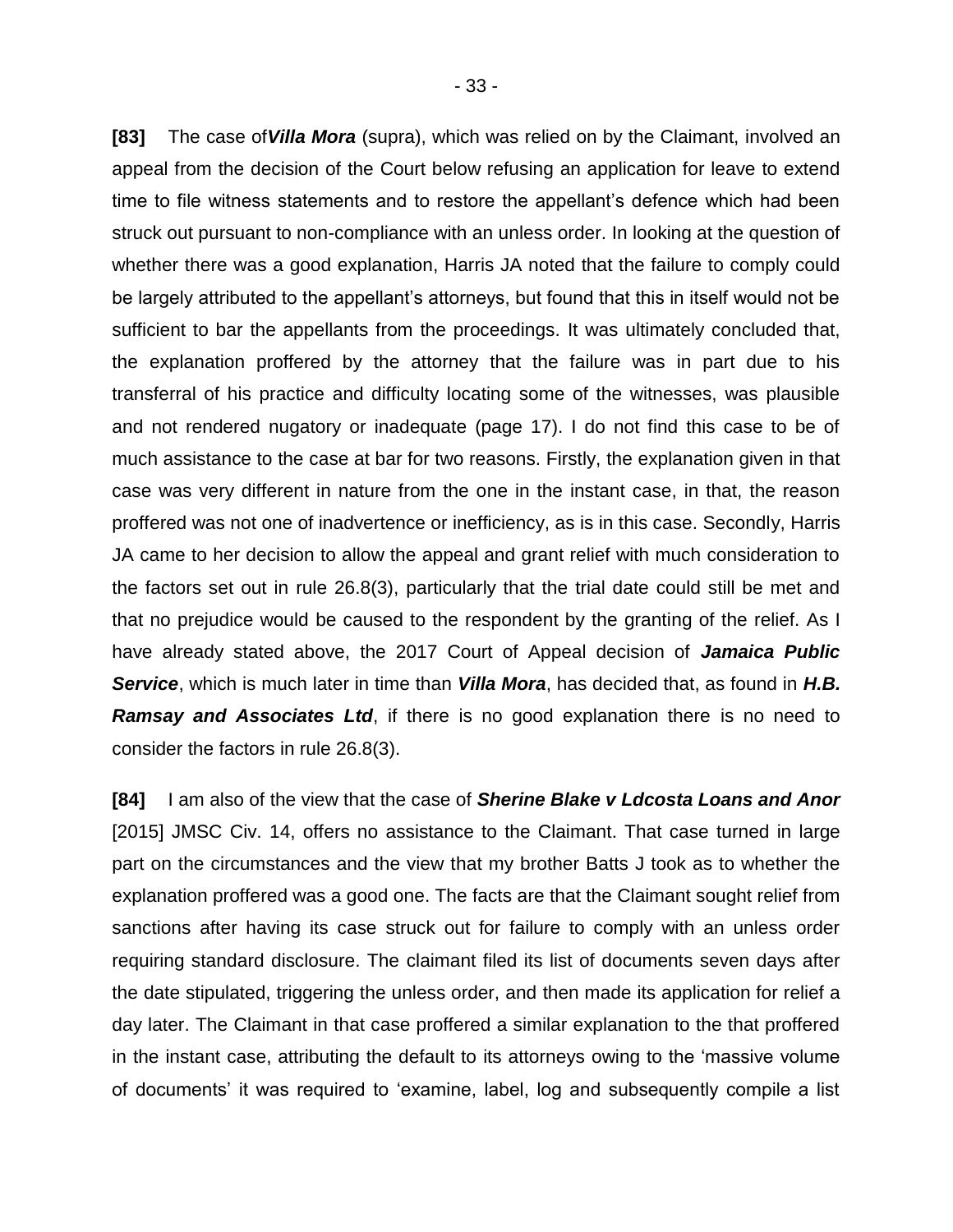thereof'. Batts J intimated that there could be circumstances in which 'excusable oversight', which was an example of administrative inefficiency, could be an acceptable explanation. However, he found that in the circumstances before him the explanation did not relate to oversight or administrative inefficiency, but rather, the misjudgement and under estimation of time necessary to comply with the unless order in respect of disclosure. He then concluded that this was perfectly understandable and in his view, was an acceptable explanation. Whilst it was within the purview of my brother to so find, I must say, respectfully, that I am of a different view. In the instant case, the explanation given is that of a clerical error whilst the list of documents was being prepared, as well as the preparation of the documents for compliance in the short period of eight (8) days. This in my view would undoubtedly amount to oversight and administrative inefficiency. Although not included in the affidavit in support, Mrs. Shelton-Edwards asked this Court to consider the sheer volume of documents that the Claimant would have had to scrutinize in preparing the list of documents, the inference being that this is what occurred in the preparation of the documents. Whatever occasioned this clerical error, whether it was mismanagement due to volume of documents, or that the attorneys simply forgot to include it, or whatever other reason there could be, I am still of the view that a clerical error, in light of the circumstances, particularly the unless order, amounts to oversight and administrative inefficiency. The question that would then arise is whether in the circumstances such an error is excusable and sufficient to rise to the standard of being a good explanation. In my view, as I have stated before, it is not.

**[85]** I also find that the authority of *Thevarajah [supra]* relied on by the Defendants is of no assistance to this Court in that what was before the Supreme Court of the United Kingdom was an appeal from the Court of Appeal overturning the grant of a second relief application made by the Appellants, after relief had already been refused by a lower Court judge. The Supreme Court rejected the appeal on the basis that it was improper for relief to have been granted as there had been no material change in circumstance as required by the rules of Court for a previous decision of the Court to be reconsidered.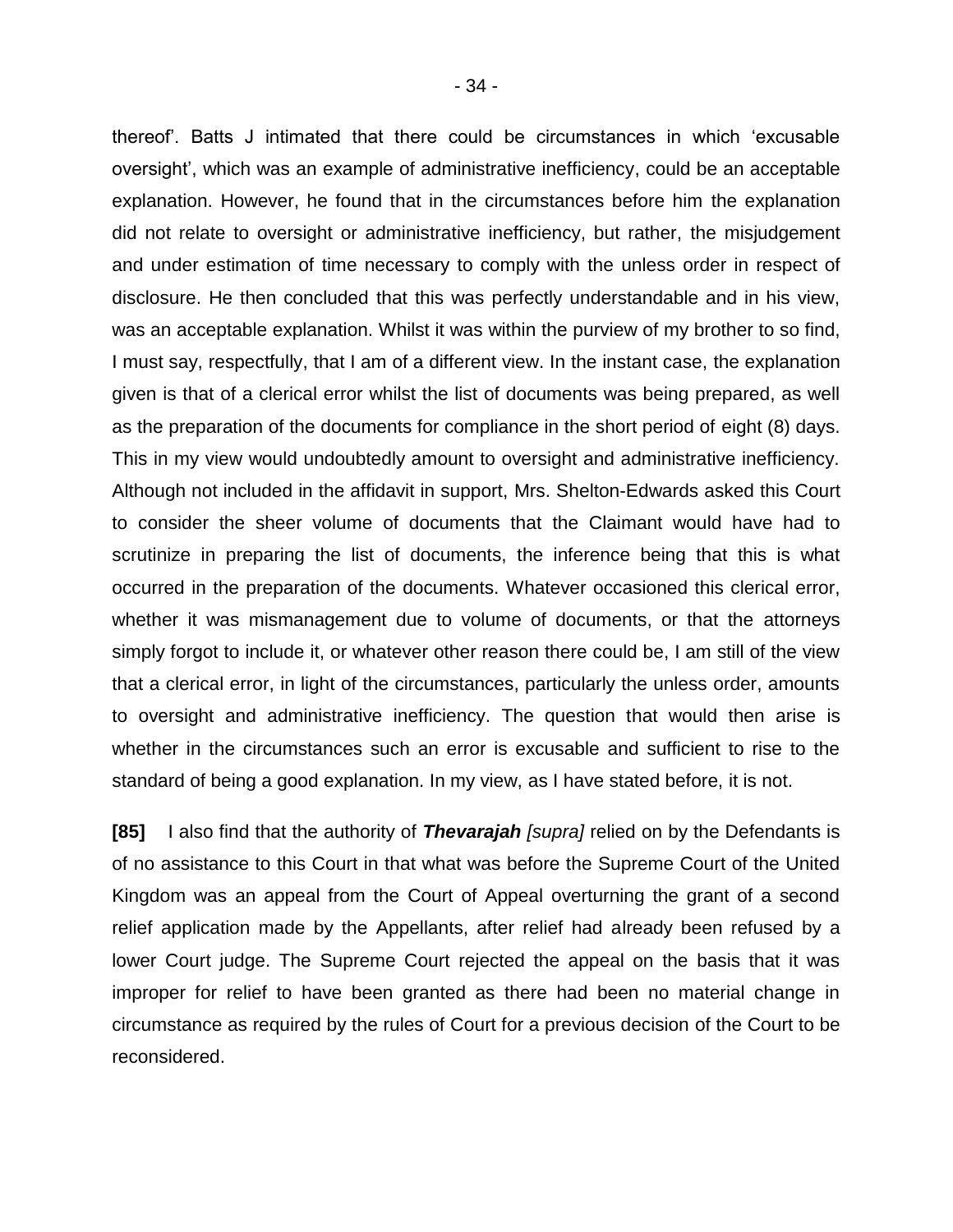## *Has the Claimant generally complied with all other rules, orders and directions?*

**[86]** I am of the view that the Claimant has not generally complied with the rules and orders of the Court, the Claimant having breached the CMC orders, requiring it to seek an order for extension of time. The Claimant breached not just one or a few of those orders, but all of them. Further, the Claimant waited over three months before seeking an extension of time for compliance. Whilst, as Mrs. Edwards-Shelton submitted, no sanctions had been meted out to the Claimant previously, the fact still remains that the Claimant has previously been non-compliant.

# *Rule 26.8(3)*

**[87]** Notwithstanding that I have found that there is no affidavit evidence in relation to one aspect of the breach, no general compliance and no good explanation, I will nonetheless go on to consider the factors outlined in **rule 26.8(3)**.

**[88]** Counsel for the Claimant made heavy weather of the fact that the failure to comply was the fault of her firm and that, in her view, the breach was remedied and the trial date could still have been met. Counsel for both parties made extensive submissions as to the issue of prejudice that would be caused by the decision to grant or not to grant the relief sought, as well as its effect on the administration of justice.

**[89]** In relation to the trial dates, it is obvious to this Court that they could not have been met. Trial was set down for two days, being the  $12<sup>th</sup>$  and  $13<sup>th</sup>$  of June 2017, the occasion on which this application was heard. Submissions in respect of the application and the preliminary objection thereto utilized the entirety of those two days. At that time the Claimant's case was struck out and dependent on a successful ruling in respect of the application from this Court in order to proceed. Therefore, this Court is puzzled as to how counsel could argue that the trial dates could have been met, unless it is that Counsel assumed that the Court would have simply granted the relief. The trial dates have clearly been lost, and due to the large volume of cases before the Court, it is unlikely that another trial date will be available until the next two to three (2-3) years. This delay will be a direct consequence of the Claimant's failure to comply with the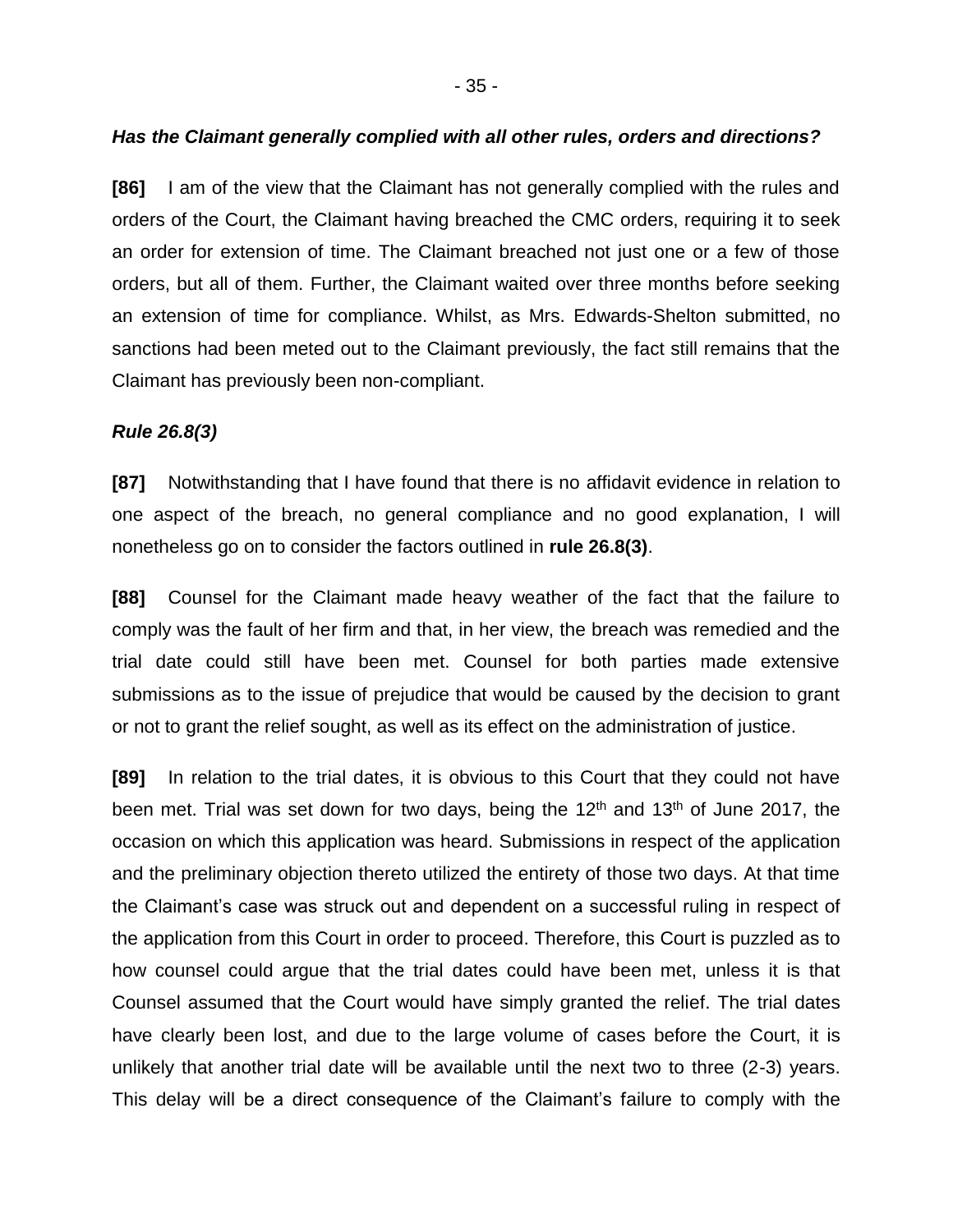relevant orders. This, in my view, would definitely cause prejudice to the Defendants, which I will discuss later.

**[90]** As to the question of whether the breach has been remedied, it is my view that this has been so only partially. The Claimant's failure to serve the relevant documents at the time stipulated in Rattray J's order has been remedied by the subsequent service of the documents, albeit late. Mrs. Shelton argued that the failure has been remedied by the filing of the amended list of documents in which it is stated that the Claimant does not have possession or control of the documents. Whilst Mr. Wilkinson Q.C. has argued that the documents have still not been disclosed and has inferred that the filing of the amended list of documents, if allowed to stand, I surmise, would be insufficient. This is connected to his submission that the matter cannot be properly heard without specific disclosure of the documents stated in the order.

**[91] CPR rule 28.1** provides that a party **"discloses"** a document by revealing that the document exists or has existed, and **rule 28.2 (1)** limits a party's duty of disclosure to 'documents which are or have been in the control of that party'. The procedure for compliance with disclosure requirements generally is set out in **rule 28.8** and provides as follows:

*"28.8 (1) Paragraphs (2) to (5) set out the procedure for disclosure.*

 *(2) Each party must make, and serve on every other party, a list of documents in form 12.*

 *(3) The list must identify the documents or categories of documents in a convenient order and manner and as concisely as possible.* 

 *(4) The list must state –*

- *(a) what documents are no longer in the party's control;*
- *(b) what has happened to those documents; and*
- *(c) where each such document then is to the best of the party's knowledge, information or belief.*
- *(5) It must include documents already disclosed.*

 *(6) A list of documents served by a company, firm, association or other organisation must –*

> *(a) state the name and position of the person responsible for identifying individuals who might be aware of any document which should be disclosed; and*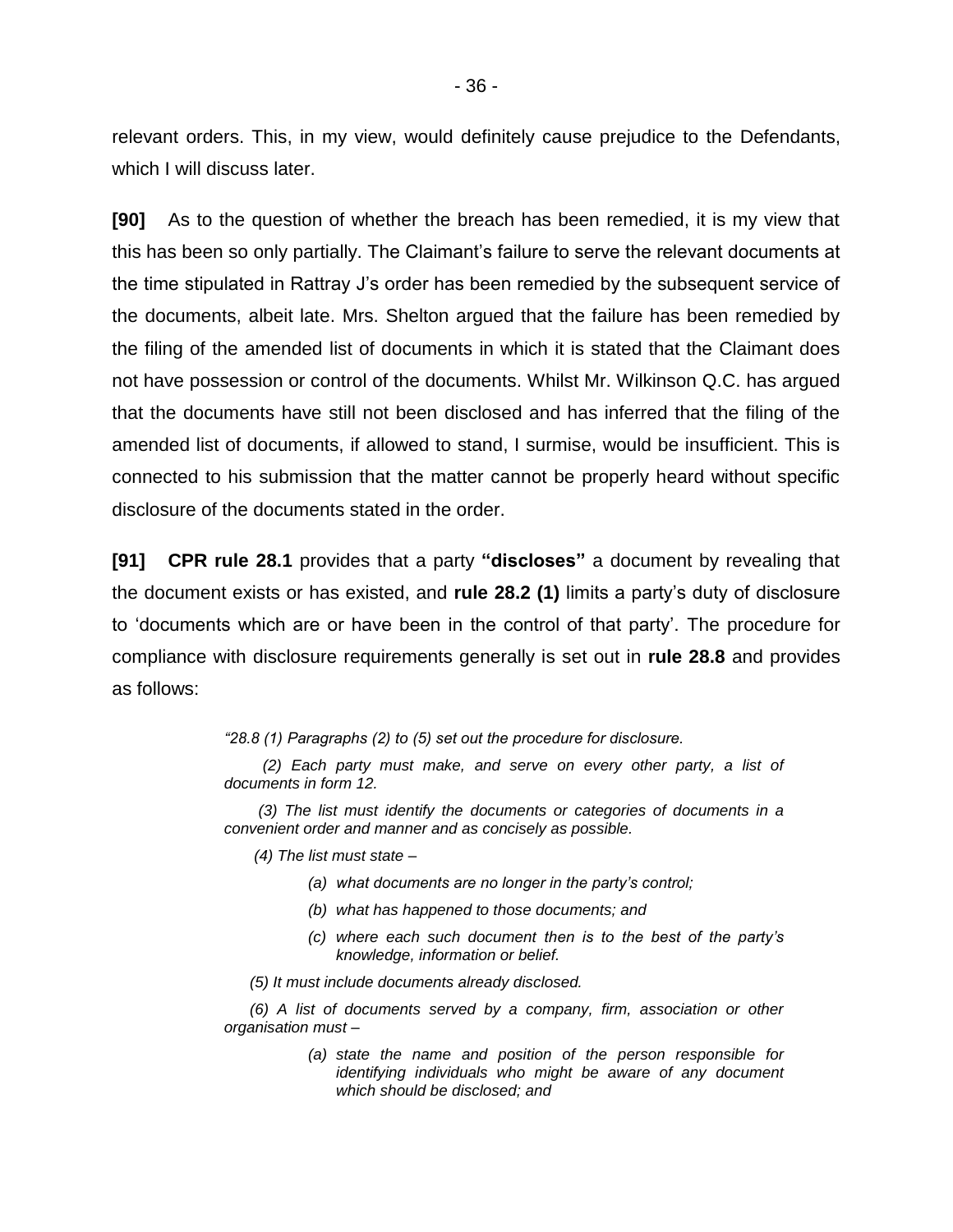#### *(b) identify those individuals who have been asked whether they are aware of any such documents and state the position of those individuals.*

**[92]** Taking those provisions together, I am of the view that the order for specific disclosure would be complied with upon the filing of a list of documents either revealing the existence of the relevant documents, or indicating that the documents are not or have never been within the Claimant's control or possession. I agree with Mrs. Edward-Shelton's submission that, as per the rules and Edward J's order, the Claimant is only obligated to disclose documents within its possession and control. Therefore, the failure to comply with the order for specific disclosure will, in my view, only be remedied if it is that this Court were minded to permit the amended list of documents filed  $6<sup>th</sup>$  June 2017 to stand as if filed in time. Having found that there is no good explanation for the failure, this Court is not so minded.

**[93]** In relation to the issue of the effect of the grant of relief, the Claimant submits that the Defendants will suffer no prejudice if relief is granted as the nature of the disclosure is such that had the Claimant complied with the order for specific disclosure as ordered, there would still be no documents to disclose. Whilst the position of the Defendants is that the matter cannot proceed without the disclosure of the relevant documents and that they will suffer great harm as they would be unable to properly defend the claim without the documents, and that the Defendants have expended a great amount of resources in defending a claim from a financial institution that has already spanned a period of approximately ten (10) years before the Courts. The Defendant further submits that if the Court decides not to grant relief this will have little to no effect on the Claimant as the Claimant has recourse in funds that were hypothecated by it.

**[94]** I disagree with Counsel for the Defendants that the matter would not be able to continue without the disclosure of the documents. As I have already found, the Claimants would only be required to disclose what was in their possession and control, and no evidence has been presented showing that the Claimant does in fact have the documents requested. Further, as I also have already stated, the question of whether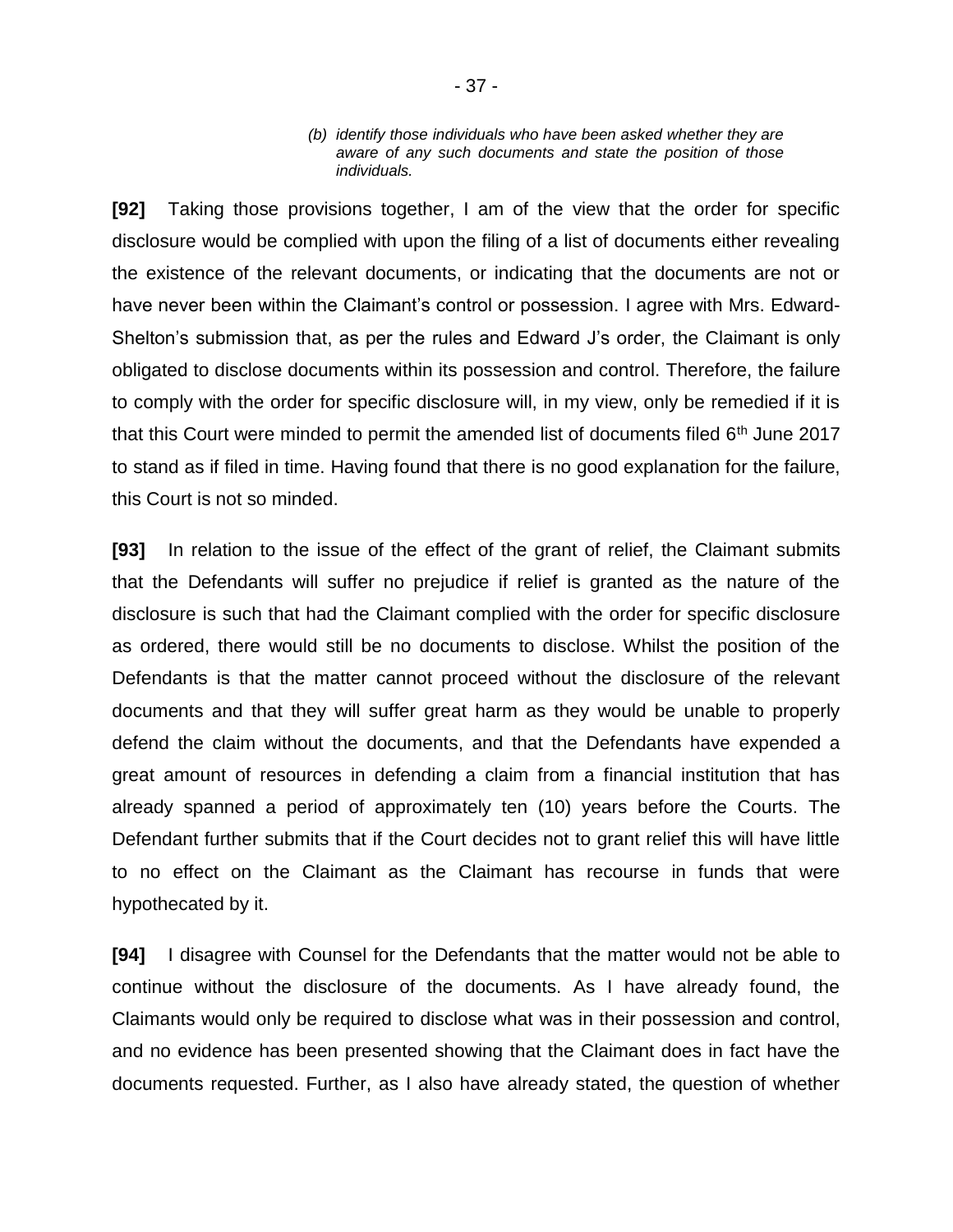the absence of those documents would compromise the Claimant's ability to prove its case, as is being contended by Mr. Wilkinson Q.C., is a matter for a summary judgment application, which is certainly not before this Court at this juncture. I am also not sure why the Defendants would argue that the Claimant has other recourse via hypothecated funds when their stance is that they owe nothing to the Claimant, but nonetheless I reject that argument. If it is that some right has arisen to the Claimant based on a debt that it is owed, then the Claimant would be well within its right to seek relief from the Court from the perceived debtor. It is not for the Defendants to dictate to the Claimant how to recover debt it is owed.

**[95]** Notwithstanding the foregoing, I am in agreement that the resultant delay from the Claimant's non-compliance, in light of the ten (10) years that this matter has been before the Court, will indeed cause great prejudice to the Defendants. As Mr. Wilkinson rightly said, the Claimant brought the Defendants before this Court. This is their right. However, having done so, the Claimant has a responsibility in driving the case and ensuring that there is compliance with Court orders so that the case can move forward. It is unfair for the Claimant to have dragged the Defendants before the Court, and continually fail to comply with orders and rules of the Court that will enable the case to move forward. As I have already stated, the volume of cases before the Court is that it is likely that it will be at least two (2) years before another trial date will be available. I therefore reject the submission that another trial date can be met, on the basis that, whilst this is indeed so, this would cause great prejudice to the Defendants.

**[96]** In relation to the argument that the failure to disclose would cause no prejudice, I find the case of *Juliet Brown* useful. In dismissing the applicant's submission that the respondent would not have been prejudiced by the non-service of the list of documents because the defendants had nothing to disclose, the Court in *Juliet Brown* noted at paragraph 34, that the main objective of disclosure is to bring to the attention of the opposing party, documents on which that party intends to rely, as well as the material documents within the control of the party providing disclosure. The Court then went on to conclude that it would not be accurate to state that there would be no prejudice to the other party in such a circumstance, as the mere fact that there are no material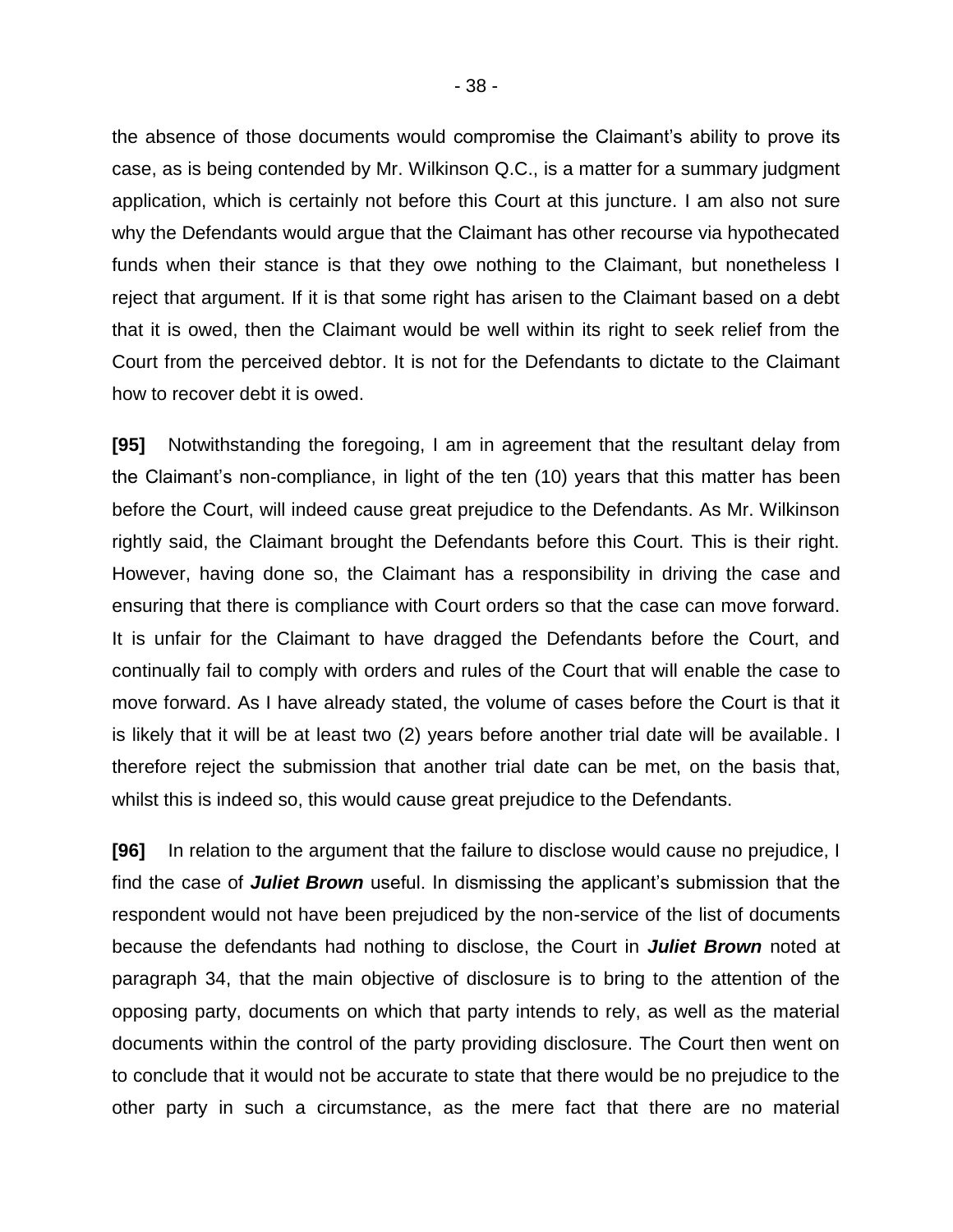documents is valuable information that will assist the other party in knowing what is the nature of the evidence to be presented against them. Whilst the Court was addressing disclosure from the standpoint of standard disclosure, I am of the view that the same applies here.

**[97]** Therefore, I find that the grant of relief will cause prejudice to the Defendants.

#### **REQUEST FOR JUDGMENT**

**[98]** Having decided not to grant relief, I am in agreement with the submission of Mr. Wilkinson Q.C. that the logical consequence is that judgment should be entered in favour of the Defendants. **Rule 26.5** provides that where a party against whom an unless order is made fails to comply with that order with the result that that party's case is struck out, the other party may obtain judgment by filing for a request for judgment in accordance with the conditions specified. **Rule 26.5(4)** requires that:

*"The request must –*

- *(i) Prove service of the "unless order";*
- *(ii) Certify that the right to enter judgment has arisen because the court's order was not complied with; and*
- *(iii) State the facts which entitle the party to judgment.*

**[99]** The above requirements having been fulfilled, notwithstanding that the parties did not go into submissions pertaining to the request, I am of the view that judgment should be entered for the Defendants.

## **CONCLUSION**

**[100]** The Claimant made this application for relief after having its case struck out for non-compliance with an unless order that was made in respect of the Claimant's previous failure to comply with all the orders made at CMC almost two (2) years ago. Not having served the relevant documents within the time stipulated for compliance, and